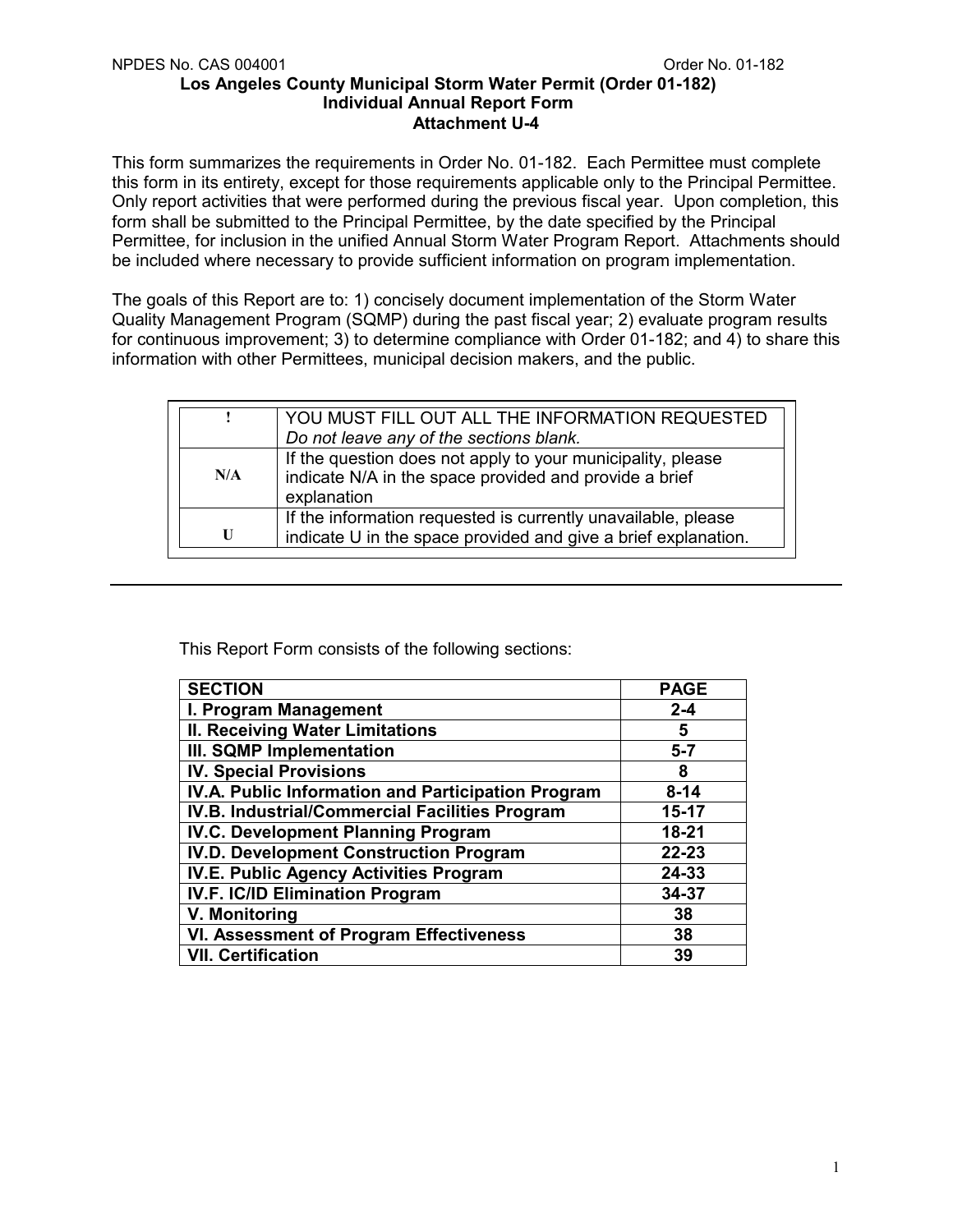## **Attachment U-4**

# **Reporting Year 200\_\_- 200\_\_**

## **I. Program Management**

- A. Permittee Name:
- B. Permittee Program Supervisor: Title: Address: City: Zip Code: Phone: Fax:
- C. In the space below, briefly describe how the storm water program is coordinated within your agency's departments and divisions. Include a description of any problems with coordination between departments. To facilitate this, complete the Table 1.

## **TABLE 1 - Program Management**

| <b>Storm Water</b><br><b>Management Activity</b> | <b>Division/Department</b> | # of Individuals<br><b>Responsible for</b><br>Implementing |
|--------------------------------------------------|----------------------------|------------------------------------------------------------|
| 1. Outreach & Education                          |                            |                                                            |
| 2. Industrial/Commercial Inspections             |                            |                                                            |
| 3. Construction Permits/Inspections              |                            |                                                            |
| 4. IC/ID Inspections                             |                            |                                                            |
| 5. Street sweeping                               |                            |                                                            |
| 6. Catch Basin Cleaning                          |                            |                                                            |
| 7. Spill Response                                |                            |                                                            |
| 8. Development Planning                          |                            |                                                            |
| (project/SUSMP review and                        |                            |                                                            |
| approval)                                        |                            |                                                            |
| 9. Trash Collection                              |                            |                                                            |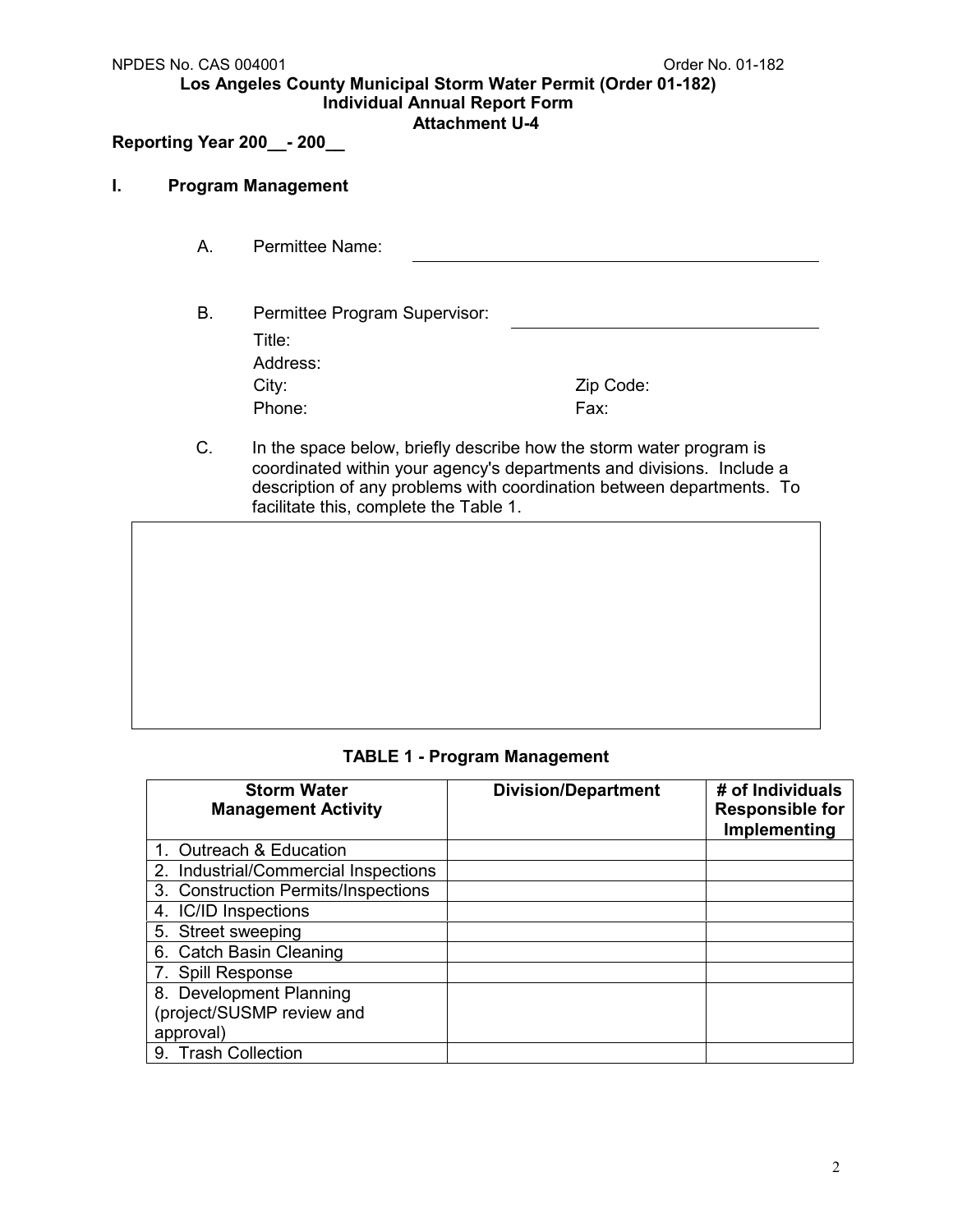# D. Staff and Training

Attach a summary of staff training over the last fiscal year. This shall include the staff name, department, type of training, and date of training.

E. Budget Summary

| 1. | Does your municipality have a storm water utility?<br>$Yes$    <br>No H<br>If no, describe the funding source(s) used to implement the requirements of<br>Order No. 01-182.                                                                         |
|----|-----------------------------------------------------------------------------------------------------------------------------------------------------------------------------------------------------------------------------------------------------|
|    |                                                                                                                                                                                                                                                     |
|    |                                                                                                                                                                                                                                                     |
|    |                                                                                                                                                                                                                                                     |
| 2. | Are the existing financial resources sufficient to<br>Yes  <br>No l<br>accomplish all required activities?                                                                                                                                          |
| 3. | Complete Table 2 to the extent that accurate information is available<br>(indicate U in the spaces where the information is unavailable), and report<br>any supplemental dedicated budgets for the same categories on the lines<br>below the table. |
| 4. | List any additional state/federally funded projects related to storm water.                                                                                                                                                                         |
|    |                                                                                                                                                                                                                                                     |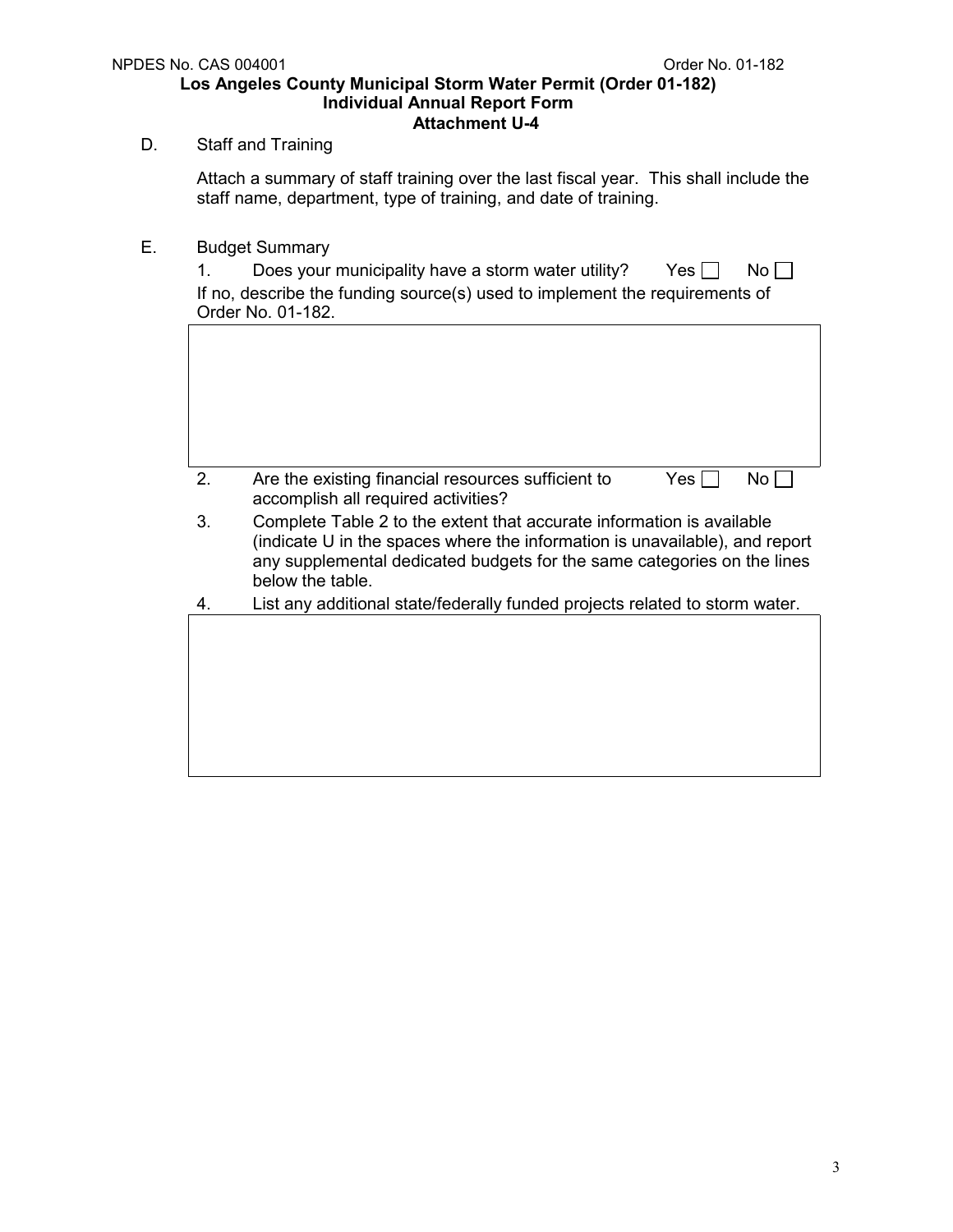| ı. | $\sim$ |  |  |
|----|--------|--|--|
|----|--------|--|--|

| <b>Program Element</b>                            | <b>Expenditures in</b><br><b>Previous Fiscal Year</b> | <b>Estimated Amount</b><br><b>Needed to implement</b><br><b>Order 01-182</b> |
|---------------------------------------------------|-------------------------------------------------------|------------------------------------------------------------------------------|
| 1. Program management                             |                                                       |                                                                              |
| a. Administrative costs                           |                                                       |                                                                              |
| Capital costs<br>b.                               |                                                       |                                                                              |
| <b>Public Information and Participation</b><br>2. |                                                       |                                                                              |
| <b>Public Outreach/Education</b><br>a.            |                                                       |                                                                              |
| b. Employee Training                              |                                                       |                                                                              |
| c. Corporate Outreach                             |                                                       |                                                                              |
| d. Business Assistance                            |                                                       |                                                                              |
| 3. Industrial/Commercial inspection/              |                                                       |                                                                              |
| site visit activities                             |                                                       |                                                                              |
| 4. Development Planning                           |                                                       |                                                                              |
| <b>Development Construction</b><br>5.             |                                                       |                                                                              |
| <b>Construction inspections</b><br>a.             |                                                       |                                                                              |
| <b>Public Agency Activities</b><br>6.             |                                                       |                                                                              |
| a. Maintenance of structural and                  |                                                       |                                                                              |
| treatment control BMPs                            |                                                       |                                                                              |
| b. Municipal street sweeping                      |                                                       |                                                                              |
| c. Catch basin cleaning                           |                                                       |                                                                              |
| d. Trash collection/recycling                     |                                                       |                                                                              |
| Capital costs<br>e.                               |                                                       |                                                                              |
| Other<br>$f_{\perp}$                              |                                                       |                                                                              |
| 7. IC/ID Program                                  |                                                       |                                                                              |
| <b>Operations and Maintenance</b><br>a.           |                                                       |                                                                              |
| b. Capitol Costs                                  |                                                       |                                                                              |
| 8. Monitoring                                     |                                                       |                                                                              |
| 9. Other                                          |                                                       |                                                                              |
| 10. TOTAL                                         |                                                       |                                                                              |

List any supplemental dedicated budgets for the above categories:

List any activities that have been contracted out to consultants/other agencies: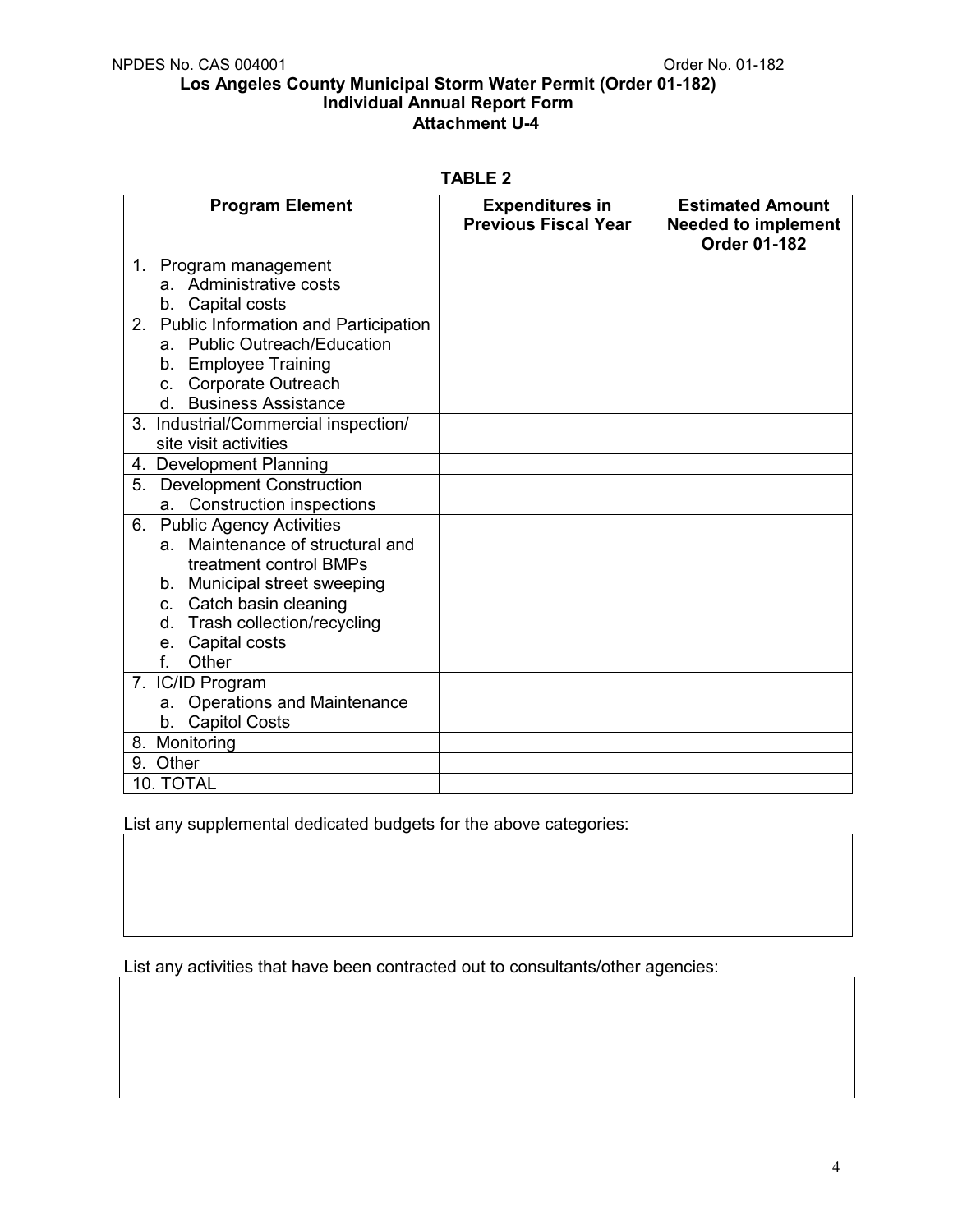# **II. Receiving Water Limitations (Part 2)**

|    | А.<br>Are you aware, or have you been notified, of any<br>discharges from your MS4 that cause or contribute to<br>a condition of nuisance or to the violation of any<br>applicable water quality standards? |              | Yes $\Box$                                                                                                                                                                                                                                                                                                                | $No \Box$    |           |
|----|-------------------------------------------------------------------------------------------------------------------------------------------------------------------------------------------------------------|--------------|---------------------------------------------------------------------------------------------------------------------------------------------------------------------------------------------------------------------------------------------------------------------------------------------------------------------------|--------------|-----------|
|    | <b>B.</b>                                                                                                                                                                                                   |              | Has the Regional Board notified you that discharges<br>from your MS4 are causing or contributing to an<br>exceedance of water quality standards?                                                                                                                                                                          | Yes $\Box$   | $No \Box$ |
|    | C.<br>If you answered Yes to either of the above questions, you must attach a<br>Receiving Water Limitations (RWL) Compliance Report. The Report must<br>include the following:                             |              |                                                                                                                                                                                                                                                                                                                           |              |           |
|    |                                                                                                                                                                                                             | 1.           | A description of the pollutants that are in exceedance and an<br>analysis of possible sources;                                                                                                                                                                                                                            |              |           |
|    |                                                                                                                                                                                                             | 2.           | A plan to comply with the RWL (Permit, Part 2);                                                                                                                                                                                                                                                                           |              |           |
|    |                                                                                                                                                                                                             | 3.           | Changes to the SQMP to eliminate water quality exceedances;                                                                                                                                                                                                                                                               |              |           |
|    |                                                                                                                                                                                                             | 4.           | Enhanced monitoring to demonstrate compliance; and                                                                                                                                                                                                                                                                        |              |           |
|    |                                                                                                                                                                                                             | 5.           | Results of implementation.                                                                                                                                                                                                                                                                                                |              |           |
| Ш. |                                                                                                                                                                                                             |              | <b>SQMP Implementation (Part 3)</b>                                                                                                                                                                                                                                                                                       |              |           |
|    | А.                                                                                                                                                                                                          | practicable? | Has your agency implemented the SQMP and any<br>additional controls necessary to reduce the discharges<br>of pollutants in storm water to the maximum extent                                                                                                                                                              | Yes $\lceil$ | $No \Box$ |
|    | В.                                                                                                                                                                                                          |              | If your agency has implemented additional or different<br>controls than described in the countywide SQMP, has<br>your agency developed a local SQMP that reflects the<br>conditions in its jurisdiction and specifies activities<br>being implemented under the appropriate elements<br>described in the countywide SQMP? | Yes $\Box$   | No        |
|    | C.                                                                                                                                                                                                          |              | Describe the status of developing a local SQMP in the box below.                                                                                                                                                                                                                                                          |              |           |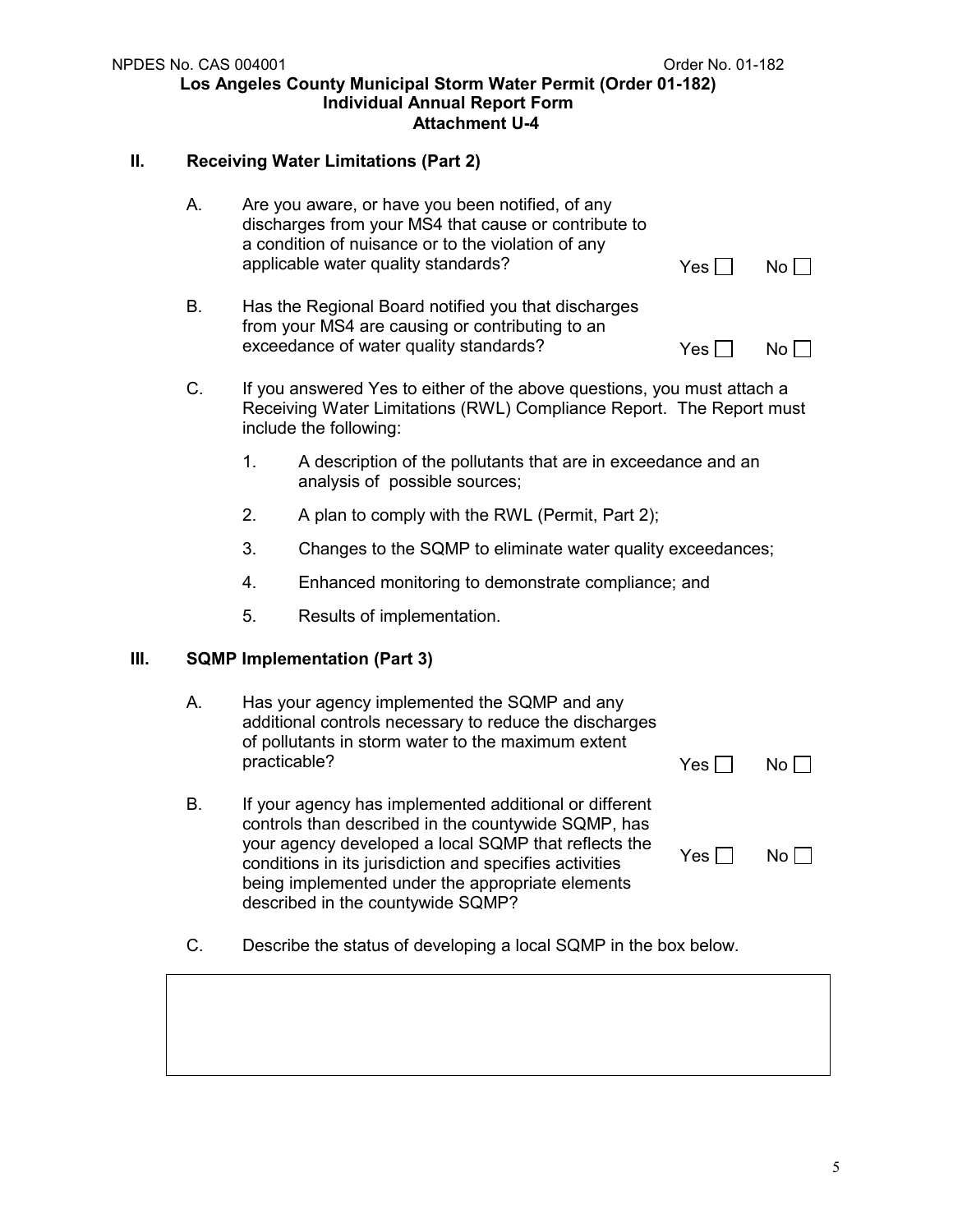D. If applicable, describe an additional BMP, in addition to those in the countywide SQMP, that your city has implemented to reduce pollutants in storm water to the maximum extent practicable.

- E. Watershed Management Committees (WMCs)
	- 1. Which WMC are you in?
	- 2. Who is your designated representative to the WMC?
	- 3. How many WMC meetings did you participate in last year?
	- 4. Describe specific improvements to your storm water management program as a result of WMC meetings.

- 5. Attach any comments or suggestions regarding your WMC.
- F. Storm Water Ordinance
	- 1. Have you adopted a storm water and urban runoff ordinance to enforce all requirements of Order 01-182?  $Yes \Box \qquad No \Box$  If not, describe the status of adopting such an ordinance. 2. If yes, have you already submitted a copy of the ordinance to the Regional Board?  $Yes \Box \qquad No \Box$

If not, please attach a copy to this Report.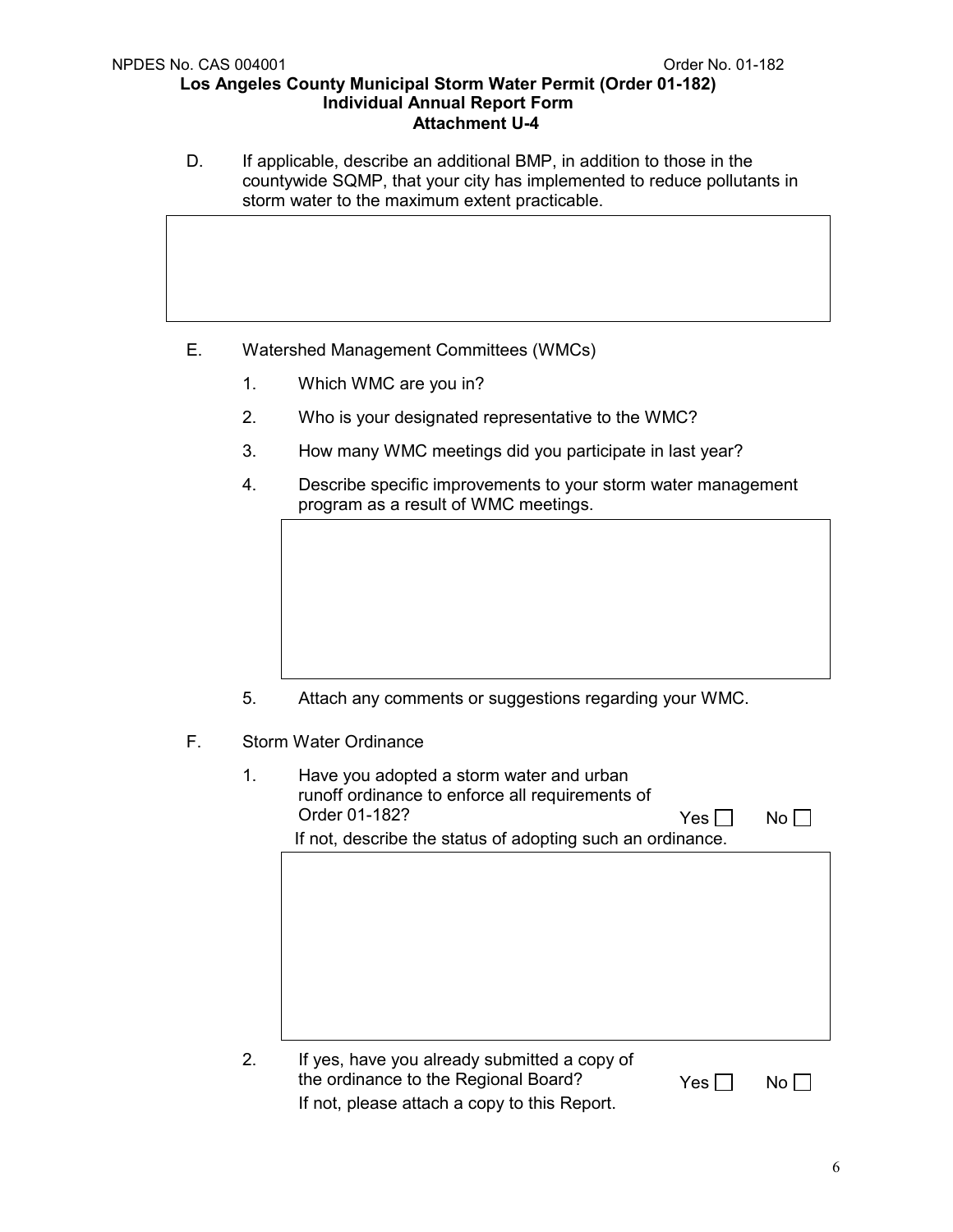- 3. Were any amendments made to your storm water ordinance during the last fiscal year?  $Yes \Box \qquad No \Box$ If yes, attach a copy of amendments to this Report.
- G. Discharge Prohibitions
	- 1. List any non-storm water discharges you feel should be further regulated:
	- 2. List any non-storm water discharges you feel should be exempt, and provide an explanation for each: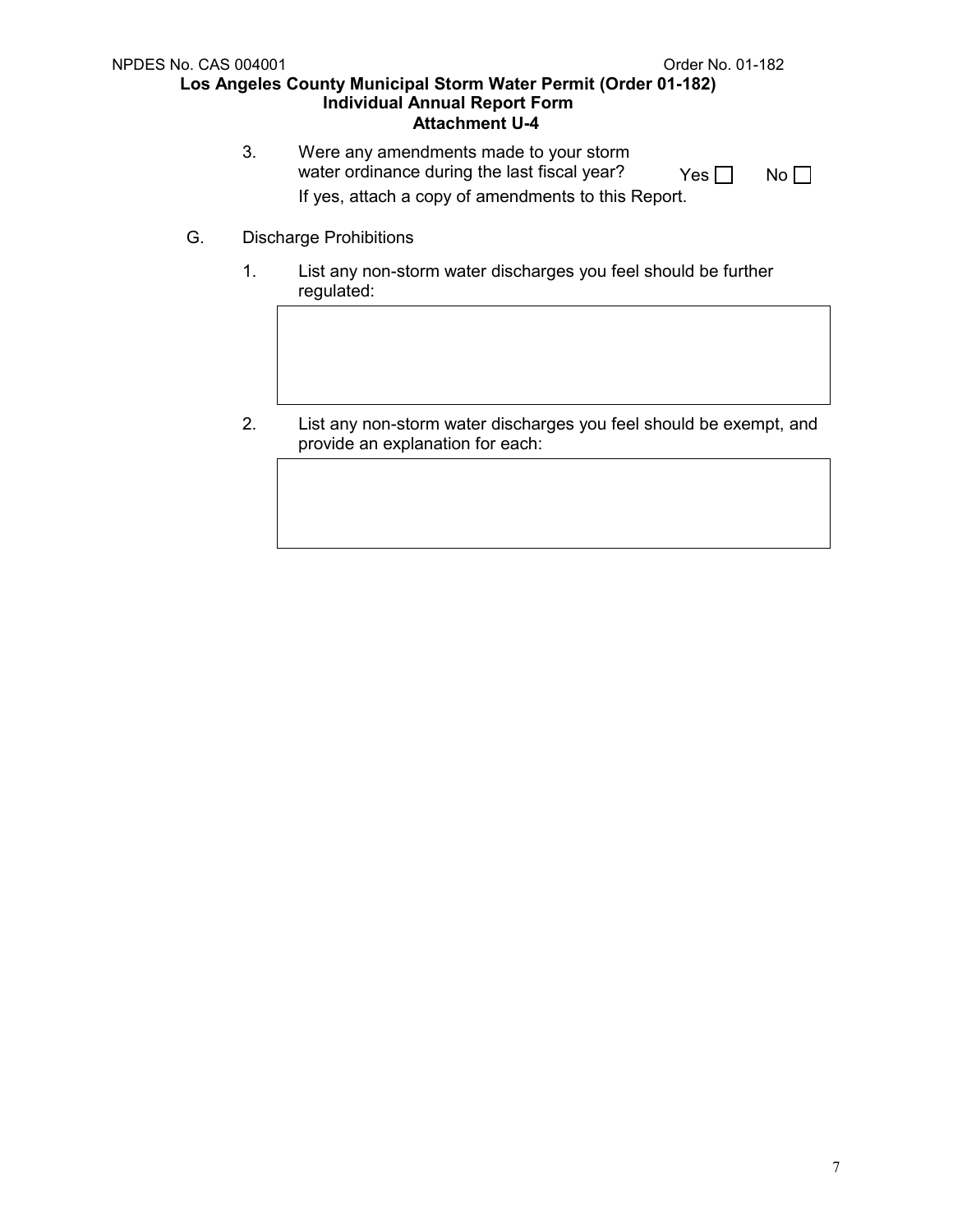## **IV. Special Provisions (Part 4)**

A. Public Information and Participation (Part 4.B)

In addition to answering the following questions, attach a summary of all storm water education activities that your agency conducted or participated in last year.

- 1. No Dumping Message
	- a) How many storm drain inlets does your agency own?
	- b) How many storm drain inlets were marked with a no dumping message in the last fiscal year?
	- c) What is the total number of storm drain inlets that are legibly marked with a no dumping message?

If this number is less than the number in question 1.b, describe why all inlets have not been marked, the process used to implement this requirement, and the expected completion date.

d) How many public access points to creeks, channels, and other water bodies within your jurisdiction have been posted with no dumping signage in the past year?

> Describe your agency's status of implementing this requirement by the date required in Order No. 01-182.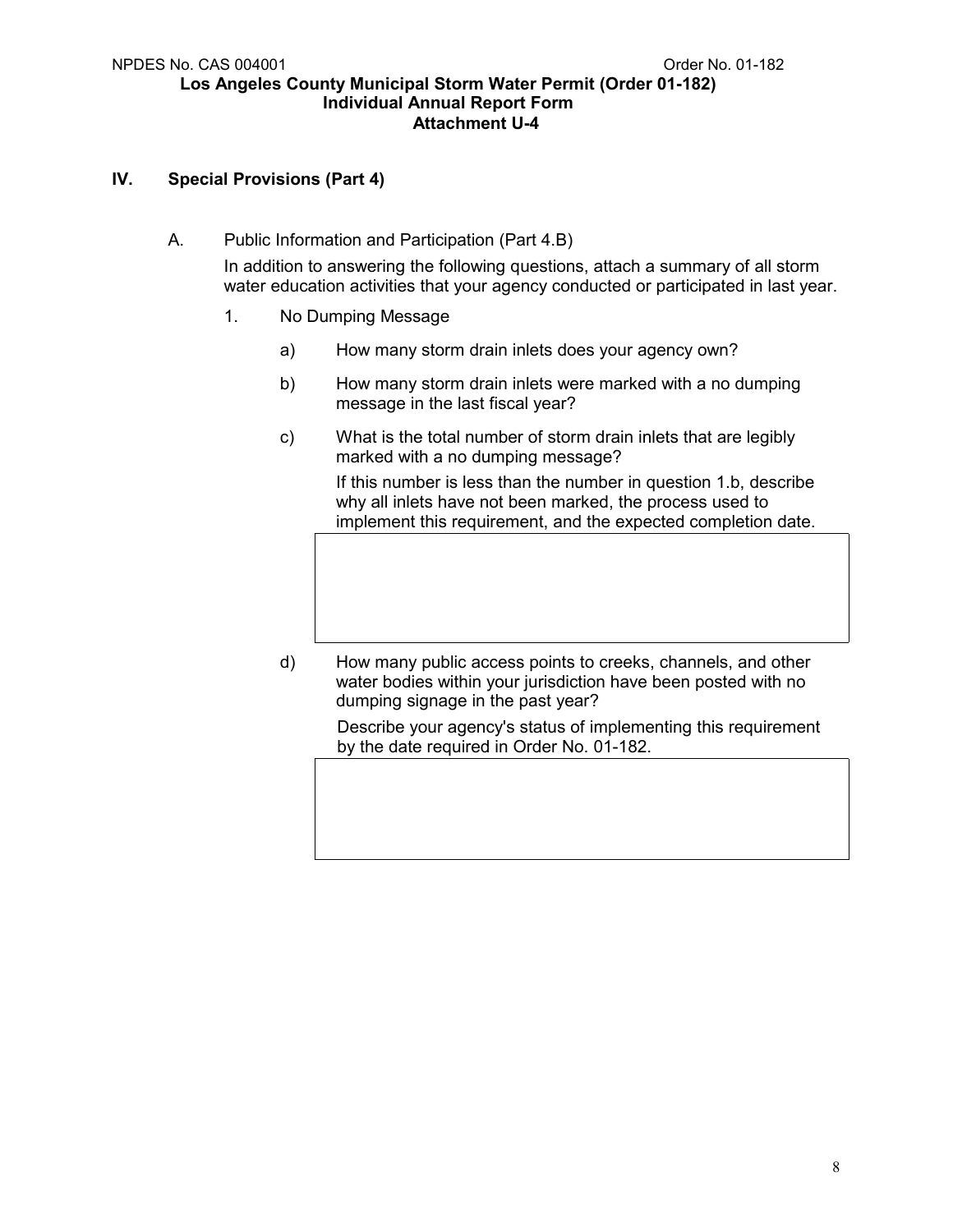| <b>NPDES No. CAS 004001</b> | Los Angeles County Municipal Storm Water Permit (Order 01-182)<br><b>Individual Annual Report Form</b><br><b>Attachment U-4</b>                                                                                                                                                                   | Order No. 01-182 |             |
|-----------------------------|---------------------------------------------------------------------------------------------------------------------------------------------------------------------------------------------------------------------------------------------------------------------------------------------------|------------------|-------------|
| 2.                          | <b>Reporting Hotline</b>                                                                                                                                                                                                                                                                          |                  |             |
| a)                          | Has your agency established its own hotline for<br>reporting and for general storm water<br>management information?                                                                                                                                                                               | Yes $\Box$       | $No$ $\Box$ |
| b)                          | If so, what is the number?                                                                                                                                                                                                                                                                        |                  |             |
| c)                          | Is this information listed in the government<br>pages of the telephone book?                                                                                                                                                                                                                      | Yes              | $No$        |
| d)                          | If no, is your agency coordinated with the<br>countywide hotline?                                                                                                                                                                                                                                 | $Yes \Box$       | $No$        |
| e)                          | Do you keep record of the number of calls<br>received and how they were responded to?                                                                                                                                                                                                             | Yes              | $No$        |
| f)                          | How many calls were received in the last fiscal year?                                                                                                                                                                                                                                             |                  |             |
| g)                          | Describe the process used to respond to hotline calls.                                                                                                                                                                                                                                            |                  |             |
|                             |                                                                                                                                                                                                                                                                                                   |                  |             |
| h)                          | Have you provided the Principal Permittee with<br>your current reporting contact information?                                                                                                                                                                                                     | Yes              | No          |
| i)                          | Have you compiled a list of the general public<br>reporting contacts for all Permittees and posted<br>it on the www.888CleanLA.com web site<br>(Principal Permittee only)?                                                                                                                        | Yes              | No          |
|                             | If not, when is this scheduled to occur?                                                                                                                                                                                                                                                          |                  |             |
| 3.                          | <b>Outreach and Education</b>                                                                                                                                                                                                                                                                     |                  |             |
| a)                          | Describe the strategy developed to provide outreach and bilingual<br>materials to target ethnic communities. Include an explanation of<br>why each community was chosen as a target, how program<br>effectiveness will be determined, and status of implementation.<br>(Principal Permittee only) |                  |             |
|                             |                                                                                                                                                                                                                                                                                                   |                  |             |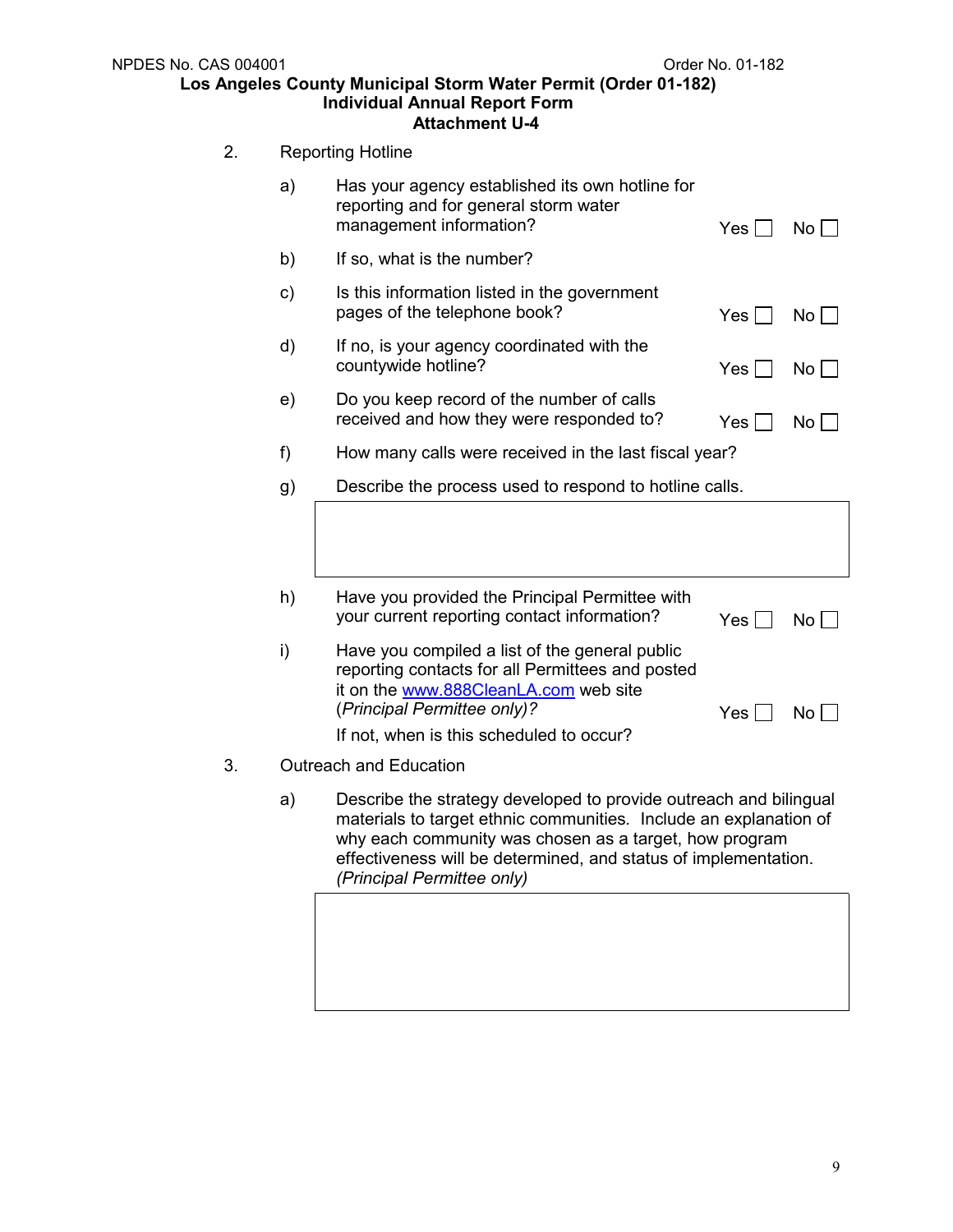b) Did the Principal Permittee organize quarterly Public Outreach Strategy meetings that you were aware of?  $Yes \Box \ No \Box$  How many Public Outreach Strategy meetings did your agency participate in last year? Explain why your agency did not attend any or all of the organized

meetings.

Identify specific improvements to your storm water education program as a result of these meetings:

List suggestions to increase the usefulness of quarterly meetings:

If quarterly Public Outreach Strategy meetings were not organized, explain why not and when this requirement will be implemented *(Principal Permittee only).*

- c) Approximately how many impressions were made last year on the general public about storm water quality via print, local TV, local radio, or other media?
- d) Describe efforts your agency made to educate local schools on storm water pollution.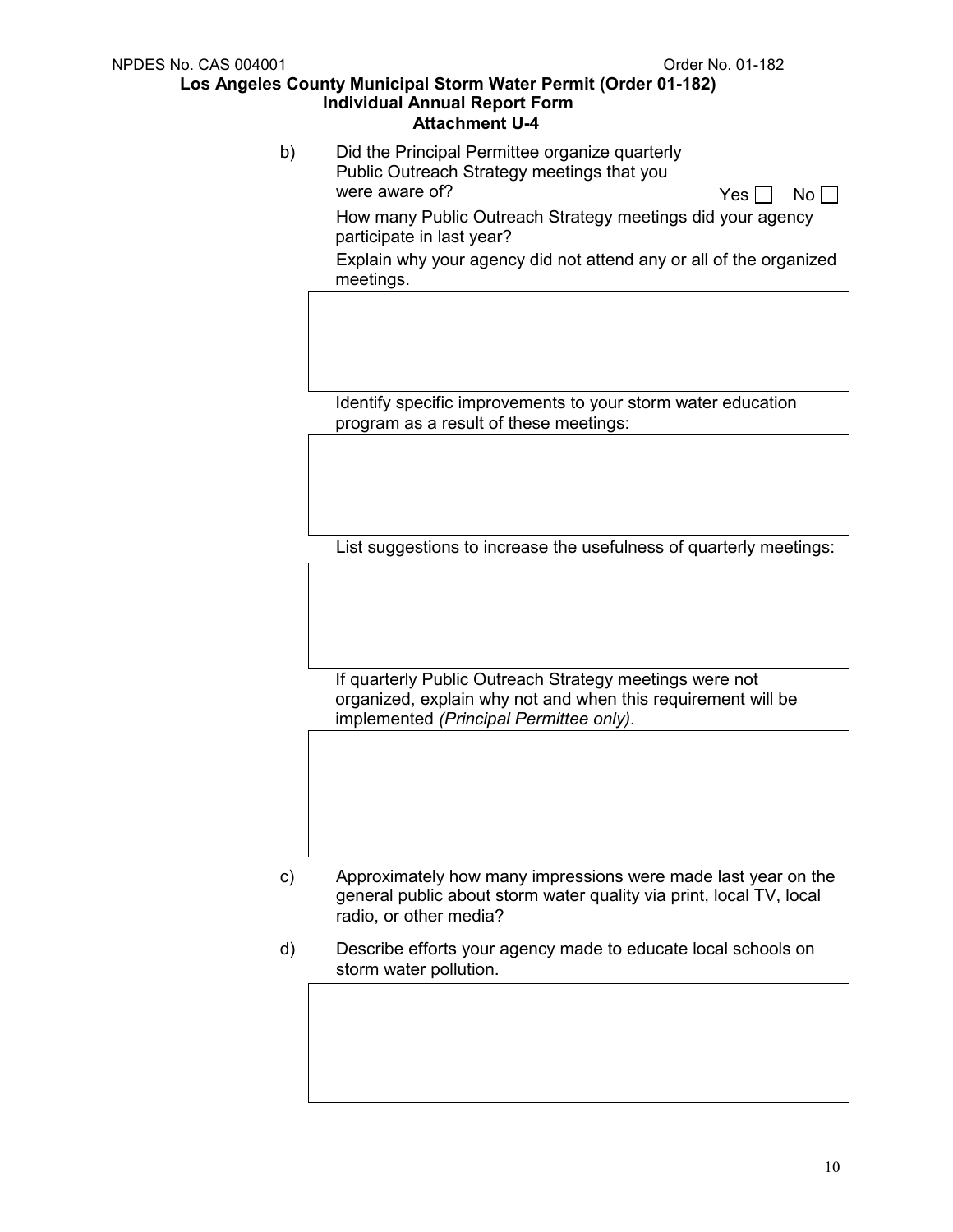e) Did you provide all schools within each school district in Los Angeles County with materials necessary to educate a minimum of 50 percent of all school children (K-12) every 2 years on storm water pollution *(Principal Permittee only)*? Yes  $\Box$  No  $\Box$ 

If not, explain why.

f) Describe the strategy developed to measure the effectiveness of in-school educational programs, including assessing students' knowledge of storm water pollution problems and solutions before and after educational efforts *(Principal Permittee only).*

> For Permit Years 2-5, attach an assessment of the effectiveness of in-school storm water education programs.

g) What is the behavioral change target that was developed based on sociological data and other studies *(Principal Permittee only)?*

If no target has been developed, explain why and describe the status of developing a target.

What is the status of meeting the target by the end of Year 5?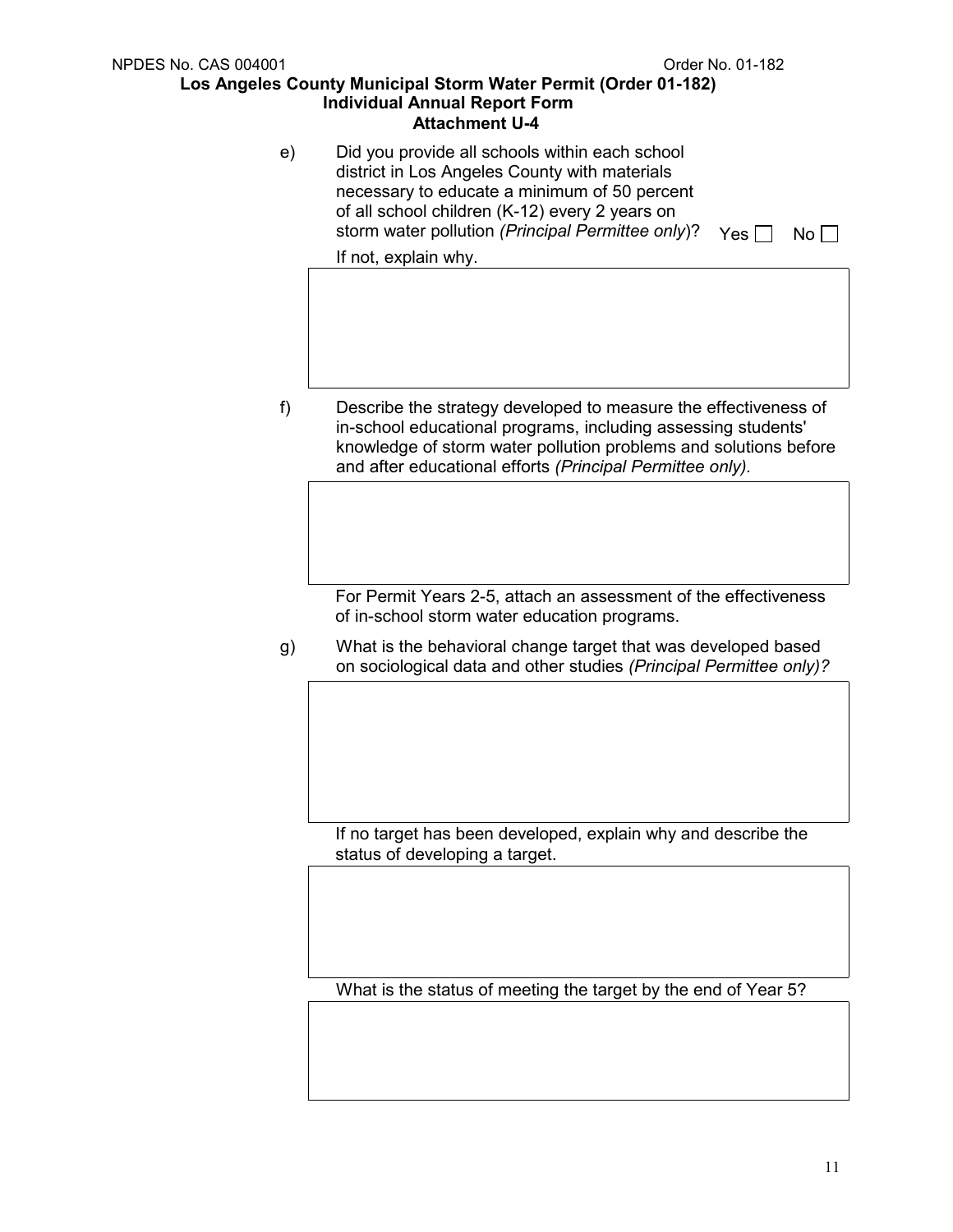- 4. Pollutant-Specific Outreach
	- a) Attach a description of each watershed-specific outreach program that your agency developed *(Principal Permittee only).* All pollutants listed in Table 1 (Section B.1.d.) must be included.
	- b) Did your agency cooperate with the Principal Permittee to develop specific outreach programs to target pollutants in your area?  $Yes \Box \ No \Box$
	- c) Did your agency help distribute pollutant- $\Box$  bid your agency neip distribute politically<br>specific materials in your city?  $\Box$  Yes  $\Box$  No
	- d) Describe how your agency has made outreach material available to the general public, schools, community groups, contractors and developers, etc…

- 5. Businesses Program
	- a) Briefly describe the Corporate Outreach Program that has been developed to target gas stations and restaurant chains *(Principal Permittee only).*
	- b) How many corporate managers did your agency *(Principal Permittee only)* reach last year?
	- c) What is the total number of corporations to be reached through this program *(Principal Permittee only)*?
	- d) Is your agency meeting the requirement of reaching all gas station and restaurant corporations once every two years *(Principal*   $Permittee$  only)?  $Yes \Box \ No \Box$ If not, describe measures that will be taken to fully implement this requirement.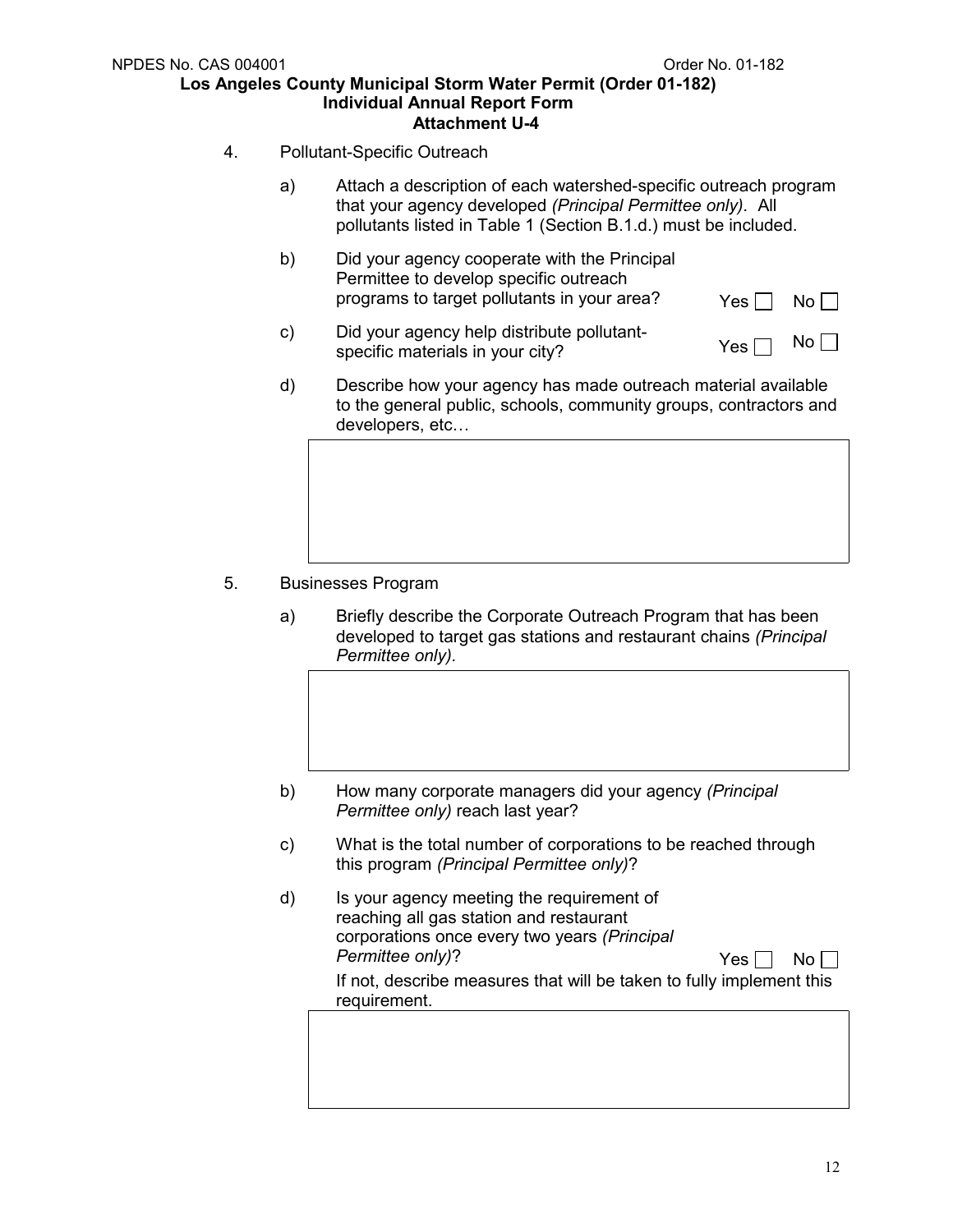|                | e) | Has your agency developed and/or<br>implemented a Business Assistance Program?<br>If so, briefly describe your agency's program, including the number<br>of businesses assisted, the type of assistance, and an<br>assessment of the program's effectiveness. | $Yes \Box$ | No <sub>1</sub> |
|----------------|----|---------------------------------------------------------------------------------------------------------------------------------------------------------------------------------------------------------------------------------------------------------------|------------|-----------------|
|                |    |                                                                                                                                                                                                                                                               |            |                 |
| 6.             |    | Did you encourage local radio stations and<br>newspapers to use public service announcements?<br>How many media outlets were contacted?<br>Which newspapers or radio stations ran them?                                                                       | Yes        | No              |
|                |    |                                                                                                                                                                                                                                                               |            |                 |
|                |    | Who was the audience?                                                                                                                                                                                                                                         |            |                 |
| 7 <sub>1</sub> |    | Did you supplement the County's media purchase by<br>funding additional media buys?<br>Estimated dollar value/in-kind contribution:<br>Type of media purchased:<br>Frequency of the buys:                                                                     | Yes        | No              |
|                |    | Did another agency help with the purchase?                                                                                                                                                                                                                    | Yes        | No              |
| 8.             |    | Did you work with local business, the County, or other<br>Permittees to place non-traditional advertising?<br>If so, describe the type of advertising.                                                                                                        | Yes        | No <sub>1</sub> |
|                |    |                                                                                                                                                                                                                                                               |            |                 |
| 9.             |    | Did you establish local community partnerships to<br>distribute educational storm water pollution prevention<br>material?<br>Describe the materials that were distributed:                                                                                    | Yes        | No              |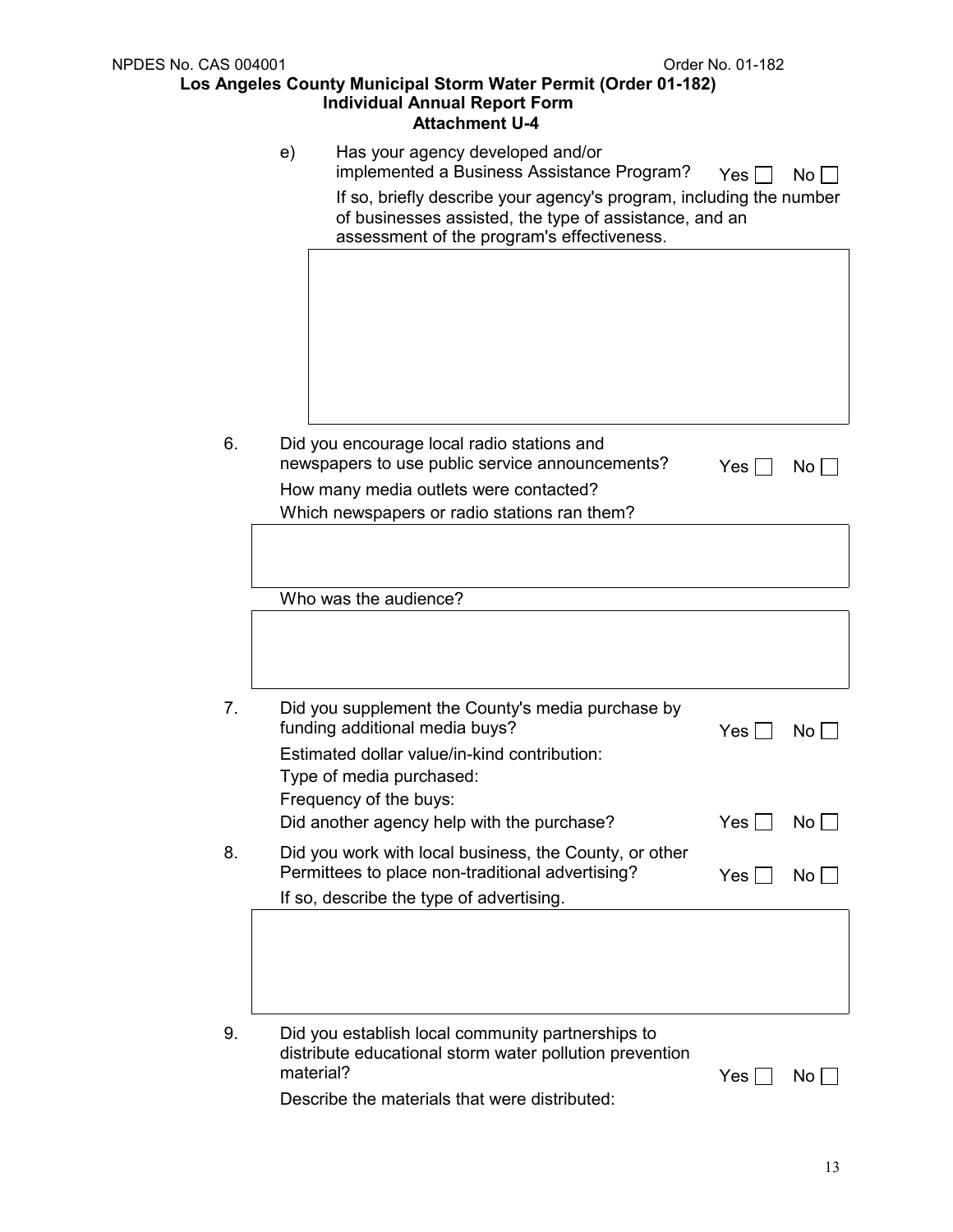## **Attachment U-4**

|     | Who were the key partners?                                                                                                                                                                                    |              |                 |
|-----|---------------------------------------------------------------------------------------------------------------------------------------------------------------------------------------------------------------|--------------|-----------------|
|     | Who was the audience (businesses, schools, etc.)?                                                                                                                                                             |              |                 |
|     |                                                                                                                                                                                                               |              |                 |
| 10. | Did you participate in or publicize workshops or<br>community events to discuss storm water pollution?<br>How many events did you attend?                                                                     | $Yes \lceil$ | No              |
| 11. | Does your agency have a website that provides storm<br>water pollution prevention information?<br>If so, what is the address?                                                                                 | Yes l        | No <sub>1</sub> |
| 12. | Has awareness increased in your community regarding<br>storm water pollution?                                                                                                                                 | Yes          | <b>No</b>       |
|     | Do you feel that behaviors have changed?<br>Explain the basis for your answers. Include a description of any<br>evaluation methods that are used to determine the effectiveness of your<br>agency's outreach. | Yes          | <b>No</b>       |
|     |                                                                                                                                                                                                               |              |                 |
| 13. | How would you modify the storm water public education program to<br>improve it on the City or County level?                                                                                                   |              |                 |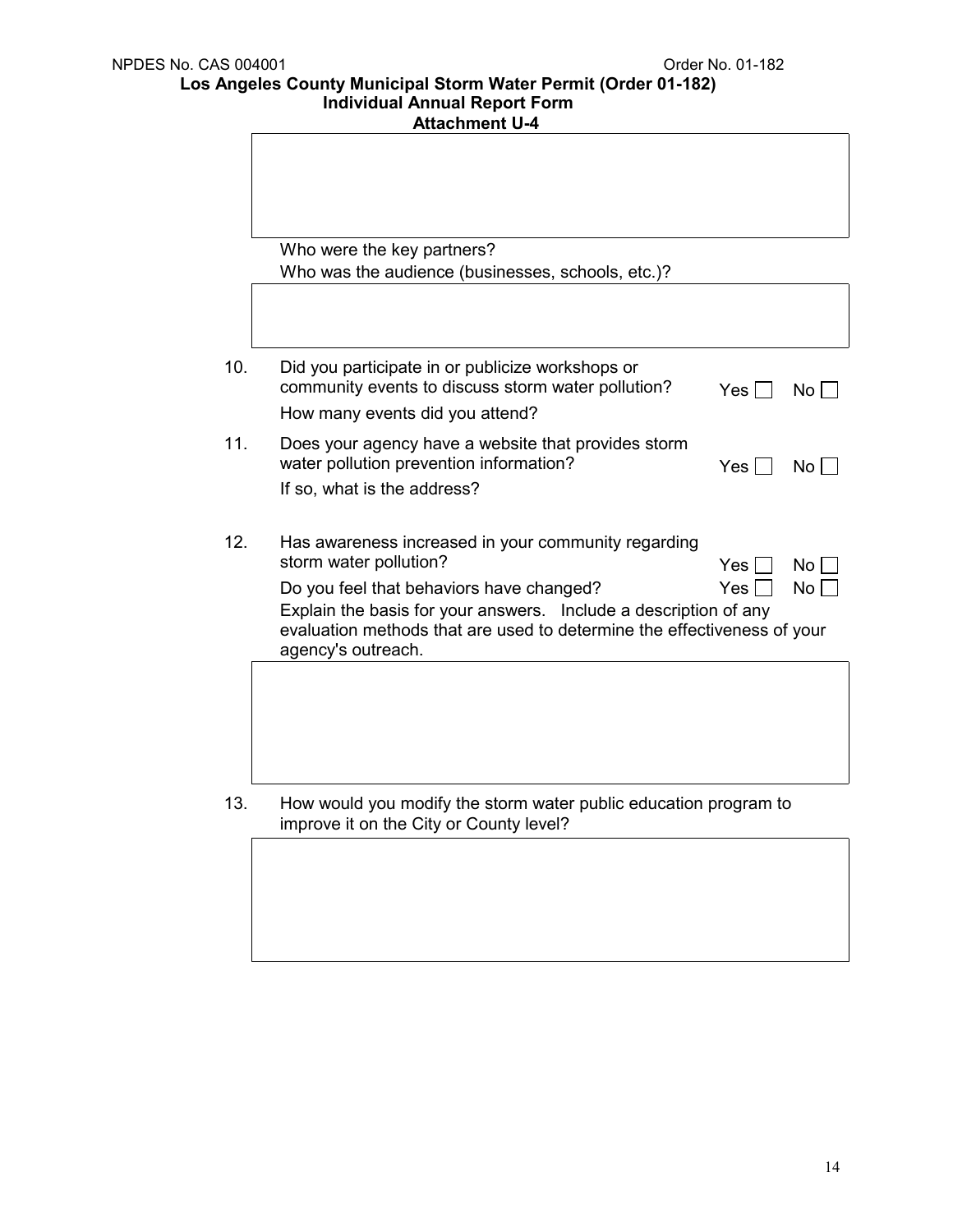NPDES No. CAS 004001

## Order No. 01-182

### **Los Angeles County Municipal Storm Water Permit (Order 01-182) Individual Annual Report Form**

### **Attachment U-4**

- B. Industrial/Commercial Facilities Program
	- 1. Critical Source Inventory Database

|                                  | Did you (individually or jointly) update the Database for Critical Sources Inventory? | Yes $[$ | No <sub>1</sub> |
|----------------------------------|---------------------------------------------------------------------------------------|---------|-----------------|
| Comments/Explanation/Conclusion: |                                                                                       |         |                 |
|                                  |                                                                                       |         |                 |
|                                  |                                                                                       |         |                 |
|                                  |                                                                                       |         |                 |
|                                  |                                                                                       |         |                 |
|                                  |                                                                                       |         |                 |
|                                  |                                                                                       |         |                 |
|                                  |                                                                                       |         |                 |
|                                  |                                                                                       |         |                 |
|                                  |                                                                                       |         |                 |

2. Inspection Program

Provide the reporting data as suggested in the following tables.

|             |                                                                                                                                                                            | ັ                                                                  |                                                                                                                                             |                                       |
|-------------|----------------------------------------------------------------------------------------------------------------------------------------------------------------------------|--------------------------------------------------------------------|---------------------------------------------------------------------------------------------------------------------------------------------|---------------------------------------|
| Category    | Initial Number of Facilities at<br>the start of cycle proposed for<br>inspection by categories<br>(after the initial year, the<br>updated number based on<br>the new data) | Number of facilities<br>inspected in the current<br>reporting year | % Completed at the time of<br>this report for present cycle<br>(from the initial value, and<br>from the updated value after<br>first cycle) | Total number since permit<br>adoption |
| Landfills   |                                                                                                                                                                            |                                                                    |                                                                                                                                             |                                       |
| <b>TSDF</b> |                                                                                                                                                                            |                                                                    |                                                                                                                                             |                                       |
| .           |                                                                                                                                                                            |                                                                    |                                                                                                                                             |                                       |
|             | Commonto/Evplopation/Conclusion:                                                                                                                                           |                                                                    |                                                                                                                                             |                                       |

Comments/Explanation/Conclusion:

3. BMPs Implementation

Provide the reporting data as suggested in the following table.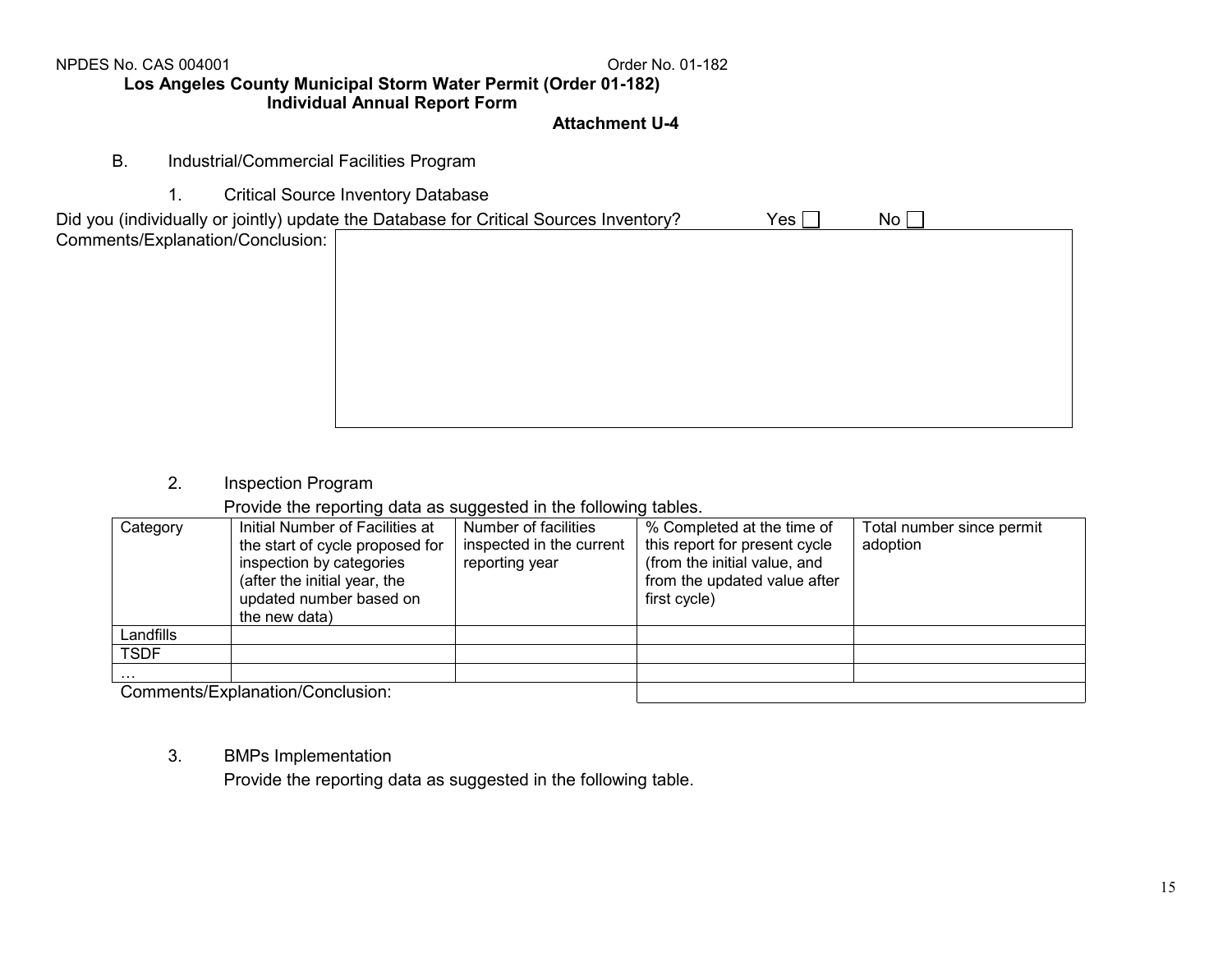## NPDES No. CAS 004001

## Order No. 01-182

## **Los Angeles County Municipal Storm Water Permit (Order 01-182) Individual Annual Report Form**

#### **Attachment U-4**

| Category  | Number of<br>facilities<br>inspected<br>by category<br>in this<br>reporting<br>year | Number of<br>facilities<br>identified as<br>adequately<br>implementing<br>BMPs as<br>specified in this<br>reporting year | % adequately<br>implementing<br>out of total in<br>this reporting<br>year | Number of<br>facilities<br>required to<br>implement<br>or upgrade<br>in this<br>reporting<br>vear | Number of<br>facilities<br>inspected by<br>category in<br>this reporting<br>cycle | Number of<br>facilities<br>identified as<br>adequately<br>implementing<br>BMPs as<br>specified in this<br>reporting cycle | % adequately<br>implementing<br>out of total in<br>this reporting<br>cycle | Number of<br>facilities<br>required to<br>implement<br>or upgrade<br>in this<br>reporting<br>cycle | <b>Total Number</b><br>during this<br>permit<br>adequately<br>implementing | <b>Total Number</b><br>during this<br>permit required<br>to implement or<br>upgrade |
|-----------|-------------------------------------------------------------------------------------|--------------------------------------------------------------------------------------------------------------------------|---------------------------------------------------------------------------|---------------------------------------------------------------------------------------------------|-----------------------------------------------------------------------------------|---------------------------------------------------------------------------------------------------------------------------|----------------------------------------------------------------------------|----------------------------------------------------------------------------------------------------|----------------------------------------------------------------------------|-------------------------------------------------------------------------------------|
| Landfills |                                                                                     |                                                                                                                          |                                                                           |                                                                                                   |                                                                                   |                                                                                                                           |                                                                            |                                                                                                    |                                                                            |                                                                                     |
| .         |                                                                                     |                                                                                                                          |                                                                           |                                                                                                   |                                                                                   |                                                                                                                           |                                                                            |                                                                                                    |                                                                            |                                                                                     |

| Comments/Explanation/Conclusion: |  |
|----------------------------------|--|
|                                  |  |
|                                  |  |
|                                  |  |
|                                  |  |

4. Enforcement Activities

Provide the reporting data as suggested in the following tables.

| Enforcement<br>Actions by<br>categories (e.g.<br>Warning letter,<br>NOV, referral to<br>$D.A., etc.$ ) | Number of facilities<br>issued enforcement<br>actions in the current<br>reporting year | Number of<br>facilities issued<br>enforcement<br>actions in the<br>current reporting<br>cycle | Number of<br>facilities<br>(re)inspected due<br>to enforcement<br>actions in current<br>reporting year | Number of facilities<br>(re)inspected due<br>to enforcement<br>actions in current<br>reporting cycle | Number of<br>facilities<br>brought into<br>compliance in<br>the current<br>reporting year | Number of<br>facilities brought<br>into compliance in<br>current reporting<br>cycle | Total number of<br>enforcement actions<br>since permit<br>adoption (by<br>category) |
|--------------------------------------------------------------------------------------------------------|----------------------------------------------------------------------------------------|-----------------------------------------------------------------------------------------------|--------------------------------------------------------------------------------------------------------|------------------------------------------------------------------------------------------------------|-------------------------------------------------------------------------------------------|-------------------------------------------------------------------------------------|-------------------------------------------------------------------------------------|
|                                                                                                        |                                                                                        |                                                                                               |                                                                                                        |                                                                                                      |                                                                                           |                                                                                     |                                                                                     |
|                                                                                                        |                                                                                        |                                                                                               |                                                                                                        |                                                                                                      |                                                                                           |                                                                                     |                                                                                     |

| ; bv categorv<br>-ാല<br>lities by<br>au | Number of Warning letters        | Number of NOVs | Number of Referral | Number of Other |
|-----------------------------------------|----------------------------------|----------------|--------------------|-----------------|
|                                         |                                  |                |                    |                 |
|                                         | comments/Explanation/Conclusion: |                |                    |                 |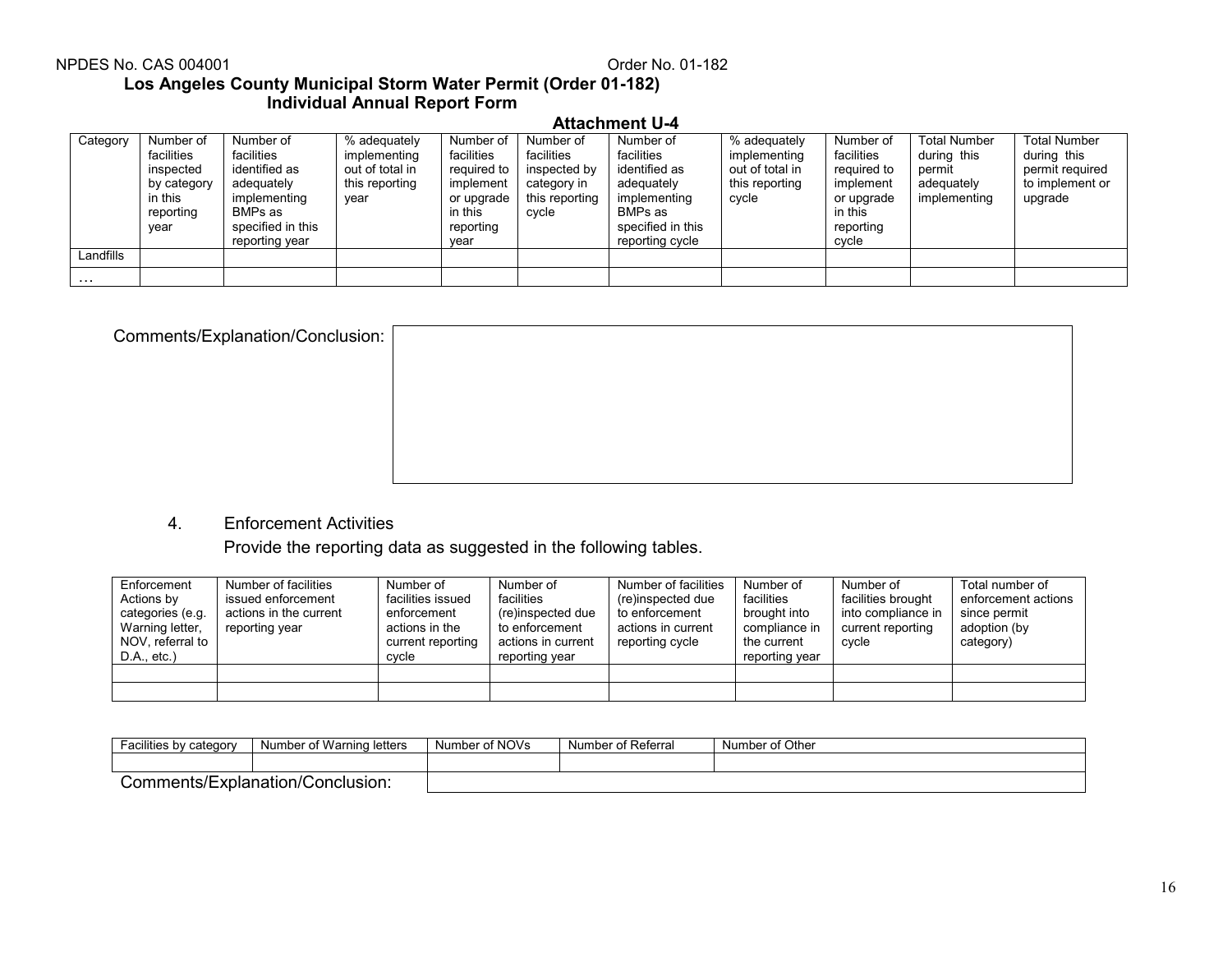NPDES No. CAS 004001

Order No. 01-182

### **Los Angeles County Municipal Storm Water Permit (Order 01-182) Individual Annual Report Form**

### **Attachment U-4**

5. Program Implementation Effectiveness Assessment

Please give a brief assessment of the implementation of the program in removing pollutants from the storm water discharges. Please provide an explanation. Suggested improvements or adjustments based on the knowledge gained through this reporting period activities must be reflected in a change in the SQMP, if warranted.

| Highly Effective <sub>1</sub>    | Somewhat Effective $\Box$ | Non-effective $\Box$ |  |
|----------------------------------|---------------------------|----------------------|--|
| Comments/Explanation/Conclusion: |                           |                      |  |
|                                  |                           |                      |  |
|                                  |                           |                      |  |
|                                  |                           |                      |  |
|                                  |                           |                      |  |

6. You must also submit a quarterly electronic submittal of your Industrial/Commercial Facilities Program activities.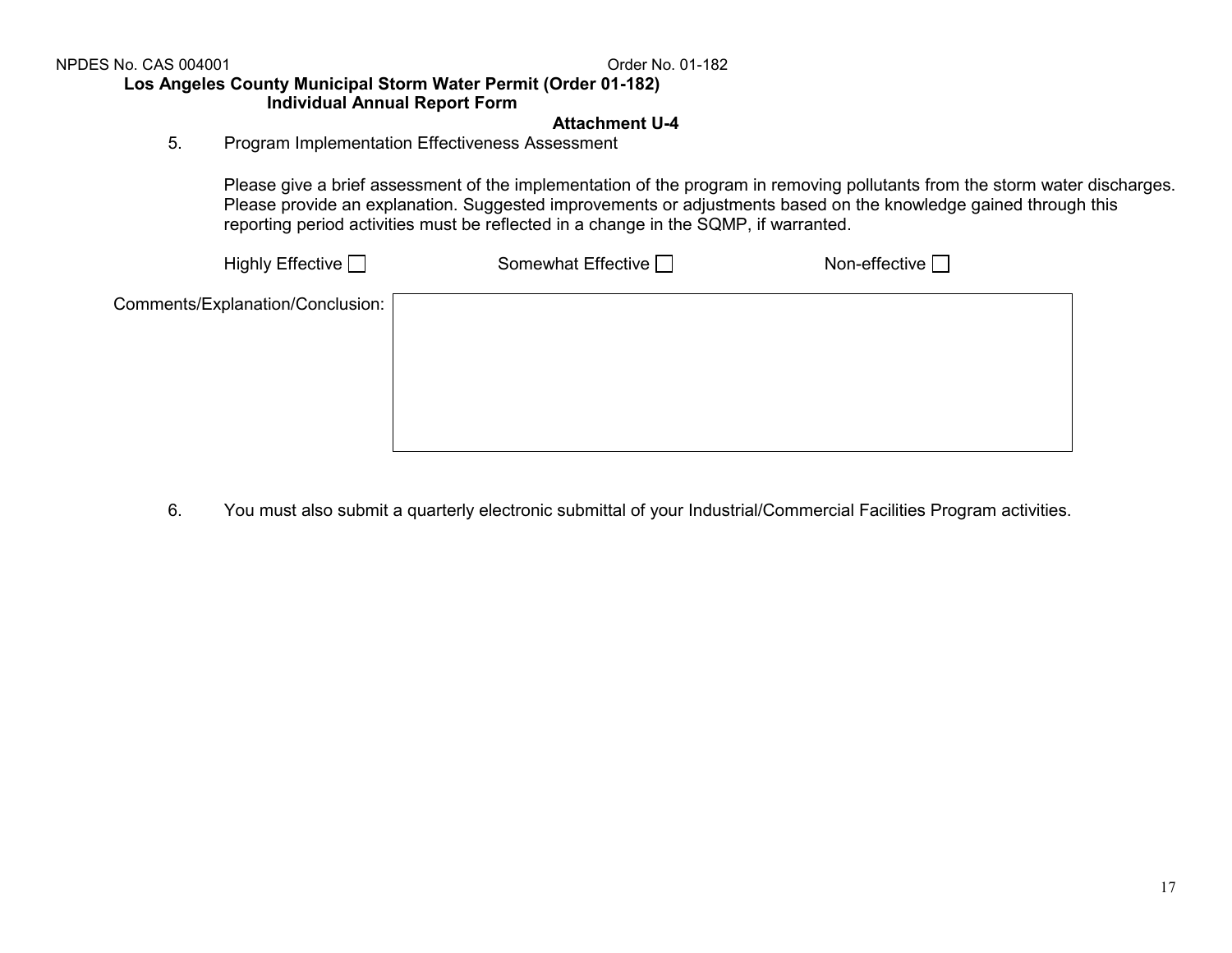- C. Development Planning Program (Part 4.D)
	- 1. Does your agency have a process to minimize impacts from storm water and urban runoff on the biological integrity of natural drainage systems and water bodies in accordance with requirements under CEQA, Section 404 of the CWA, local ordinances, and other legal authorities?  $Yes \Box No \Box$ Attach examples showing how storm water quality impacts were addressed in environmental documents for projects over the past year. 2. Does your agency have procedures to include the following requirements in all priority development and redevelopment projects: a) Maximize the percentage of permeable surfaces to allow more percolation of storm water into the ground?  $Yes \Box No \Box$ b) Minimize the quantity of storm water directed to impermeable surfaces and the  $MS4?$   $Yes \Box No \Box$ c) Minimize pollution emanating from parking lots through the use of appropriate treatment control BMPs and good housekeeping practices?  $Yes \Box No \Box$ d) Provide for appropriate permanent measures to reduce storm water pollutant loads from the development site?  $Yes \Box No \Box$ 3. List the types and numbers of BMPs that your agency required for
	-

priority projects to meet the requirements described above.

4. Describe the status of the development or implementation of peak flow controls in Natural Drainage Systems.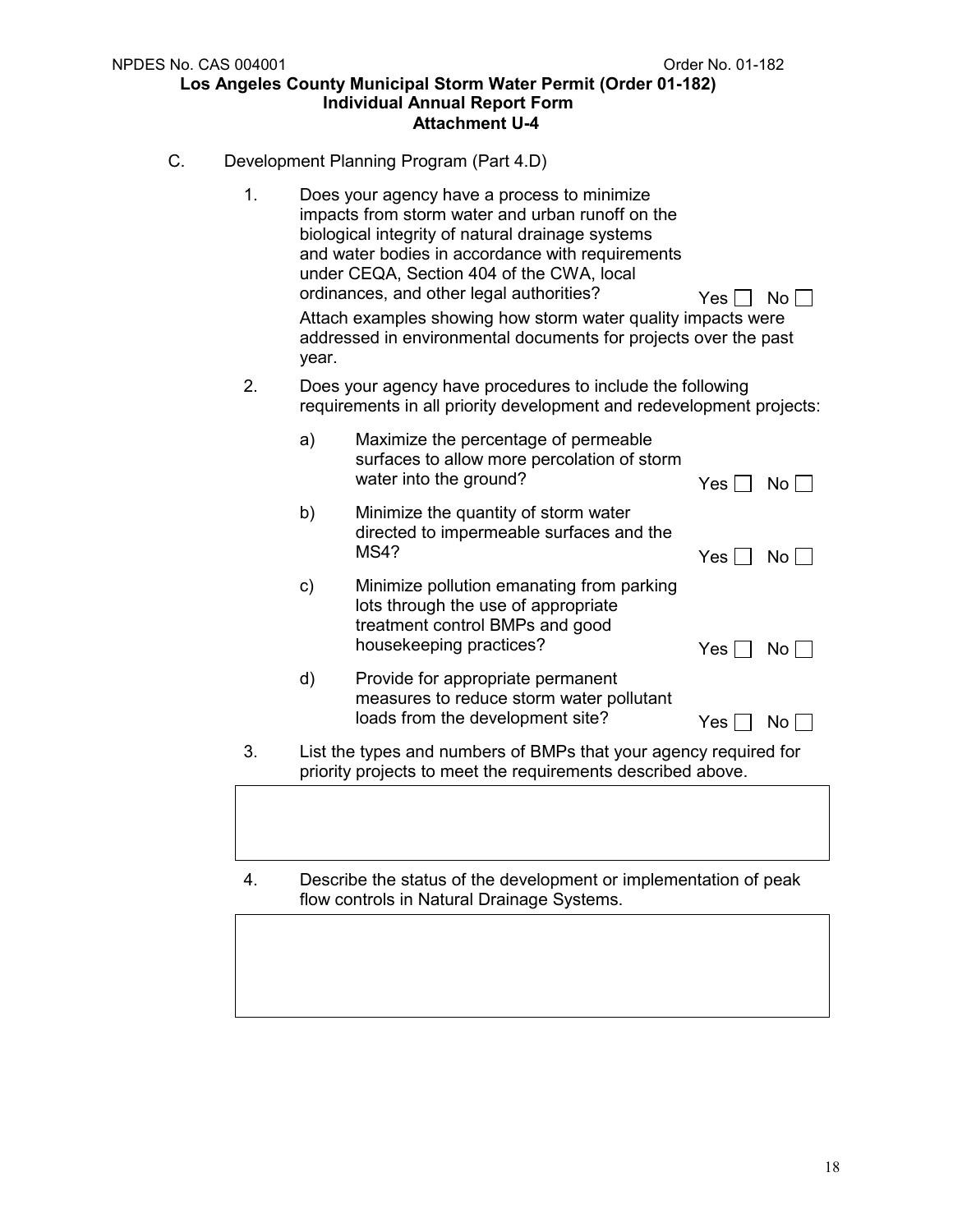5. Has your agency amended codes and/or ordinances to give legal effect to the SUSMP changes required in the Permit?

6. Describe the process your agency uses to include SUSMP design standards in new development and redevelopment project approvals.

- 7. How many of each of the following projects did your agency review and condition to meet SUSMP requirements last year?
	- a) Residential
	- b) Commercial
	- c) Industrial
	- d) Automotive Service Facilities
	- e) Retail Gasoline Outlets
	- f) Restaurants
	- g) Parking Lots
	- h) Projects located in or directly adjacent to or discharging directly to an environmentally sensitive area
	- i) Total number of permits issued to priority projects
- 8. What is the percentage of total development projects that were conditioned to meet SUSMP requirements?  $\frac{1}{2}$

9. How has your agency prepared to reduce the SUSMP threshold for industrial/commercial facilities to 1 acre from 100,000 square feet in 2003?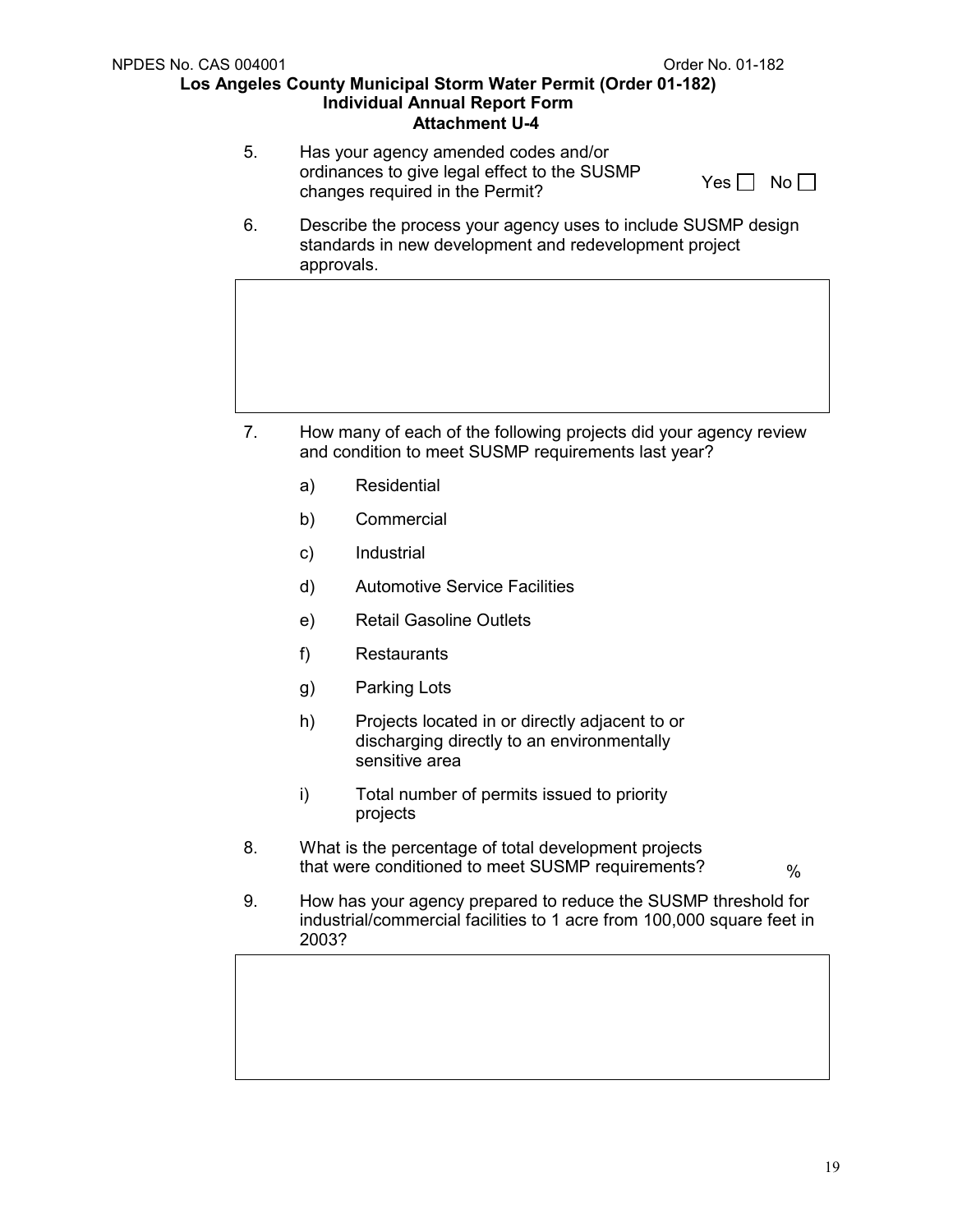| <b>NPDES No. CAS 004001</b><br>Los Angeles County Municipal Storm Water Permit (Order 01-182) | Order No. 01-182 |                                     |                                                                                                                                                           |                            |
|-----------------------------------------------------------------------------------------------|------------------|-------------------------------------|-----------------------------------------------------------------------------------------------------------------------------------------------------------|----------------------------|
|                                                                                               | 10.              |                                     | After 2003, how many additional projects per year will<br>require/did require implementation of SUSMP<br>requirements as a result of the lower threshold? |                            |
|                                                                                               | 11.              | requirements for new development?   | Does your agency participate in an approved<br>regional or sub-regional storm water mitigation<br>program to substitute in part or wholly SUSMP           | Yes  <br>No l              |
|                                                                                               | 12.              | provide for appropriate mitigation? | Has your agency modified its planning procedures<br>for preparing and reviewing CEQA documents to<br>consider potential storm water quality impacts and   | $Yes \mid$<br>$No$ $\vert$ |
|                                                                                               |                  |                                     |                                                                                                                                                           |                            |
|                                                                                               | 13.              | in the past year?                   | Did your agency update any of the following General Plan elements                                                                                         |                            |
|                                                                                               |                  | <b>Land Use</b><br>a)               | Yes <br>No                                                                                                                                                |                            |
|                                                                                               |                  | b)<br>Housing                       | Yes  <br>No                                                                                                                                               |                            |
|                                                                                               |                  | Conservation<br>C)                  | Yes  <br>No                                                                                                                                               |                            |
|                                                                                               |                  | Open Space<br>d)                    | $Yes$ $\Box$<br>No $\Box$<br>If yes, please describe how watershed and storm water quality and<br>quantity management considerations were included.       |                            |
|                                                                                               |                  |                                     |                                                                                                                                                           |                            |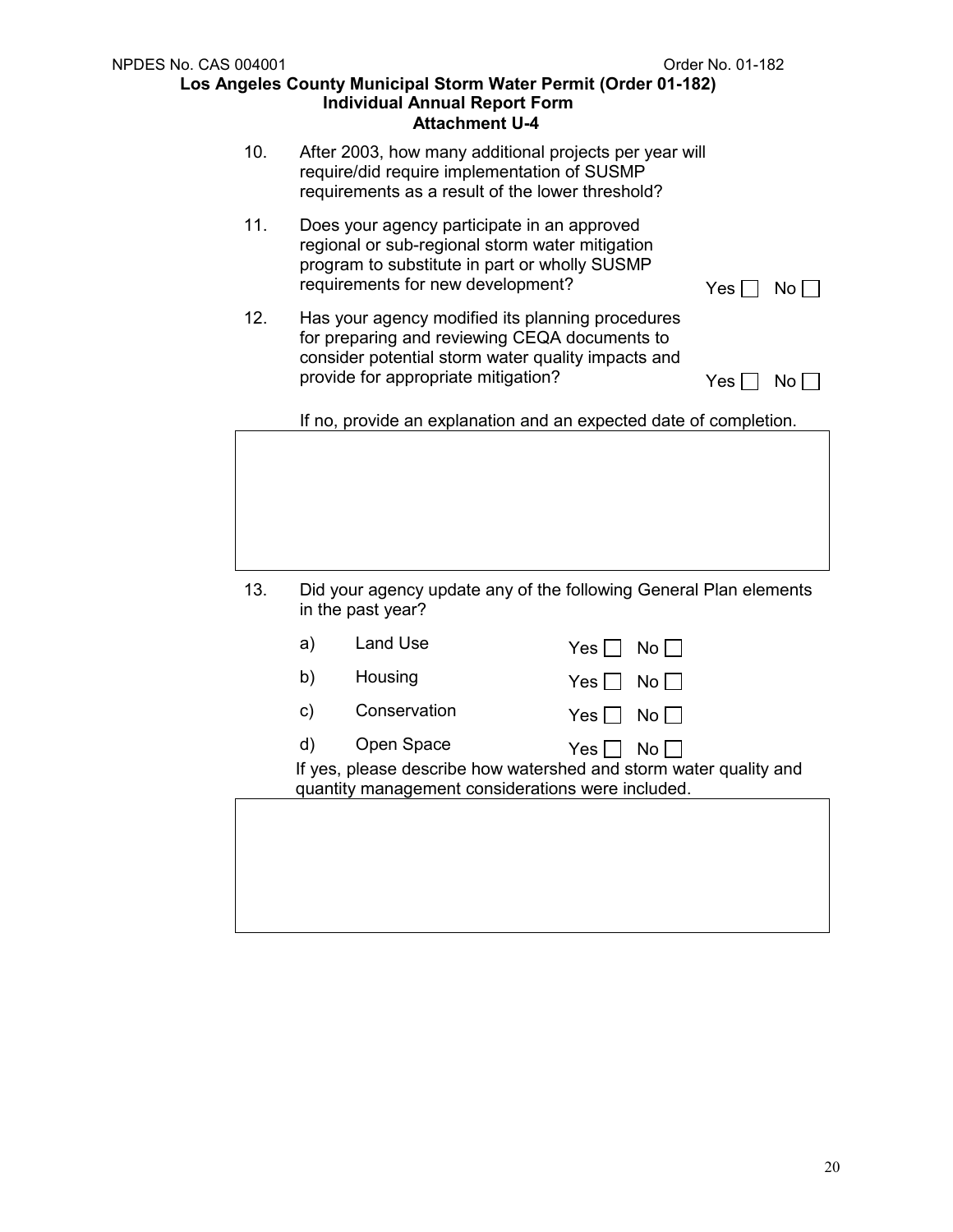- 14. How many targeted staff were trained last year?
- 15. How many targeted staff are trained annually?
- 16. What percentage of total staff are trained annually?  $\%$
- 17. Has your agency developed and made available development planning guidelines?

| - | . . |  |
|---|-----|--|

- 18. If no, what is the expected date that guidelines will be developed and available to developers?
- 19. What is the status of completion of the technical manual for siting and design of BMPs for the development community?

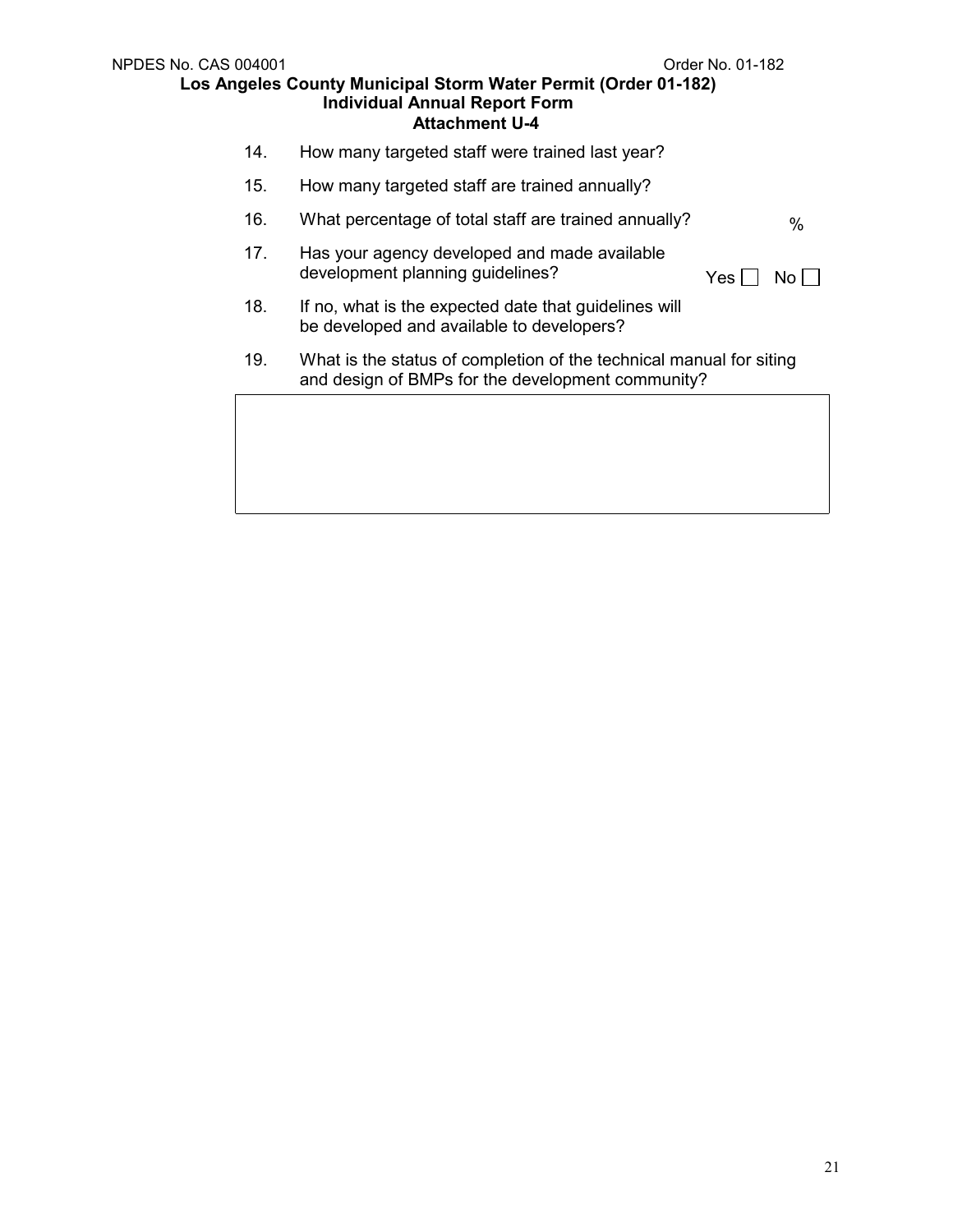- D. Development Construction Program
	- 1. Describe your agency's program to control runoff from construction activity at all construction sites within its jurisdiction.

- 2. Does your agency require the preparation, submittal, and implementation of a Local Storm Water Pollution Prevention Plan (Local SWPPP) prior to the issuance of a grading permit for all sites that meet one or all of the following criteria?
	- a) Will result in soil disturbance of one acre or greater  $Yes \bigcap No \bigcap$
	- b) Is within, directly adjacent to, or is discharging directly to an environmentally sensitive area  $Y_{PS} \Box N_0 \Box$

|  | ⊔ טוו ∟נ           |
|--|--------------------|
|  | $Yes \Box No \Box$ |

3. Attach one example of a local SWPPP

c) Is located in a hillside area

4. Describe the process your agency uses to require proof of filing a Notice of Intent for coverage under the State General Construction Activity Storm Water permit and a certification that a SWPPP has been prepared prior to issuing a grading permit?

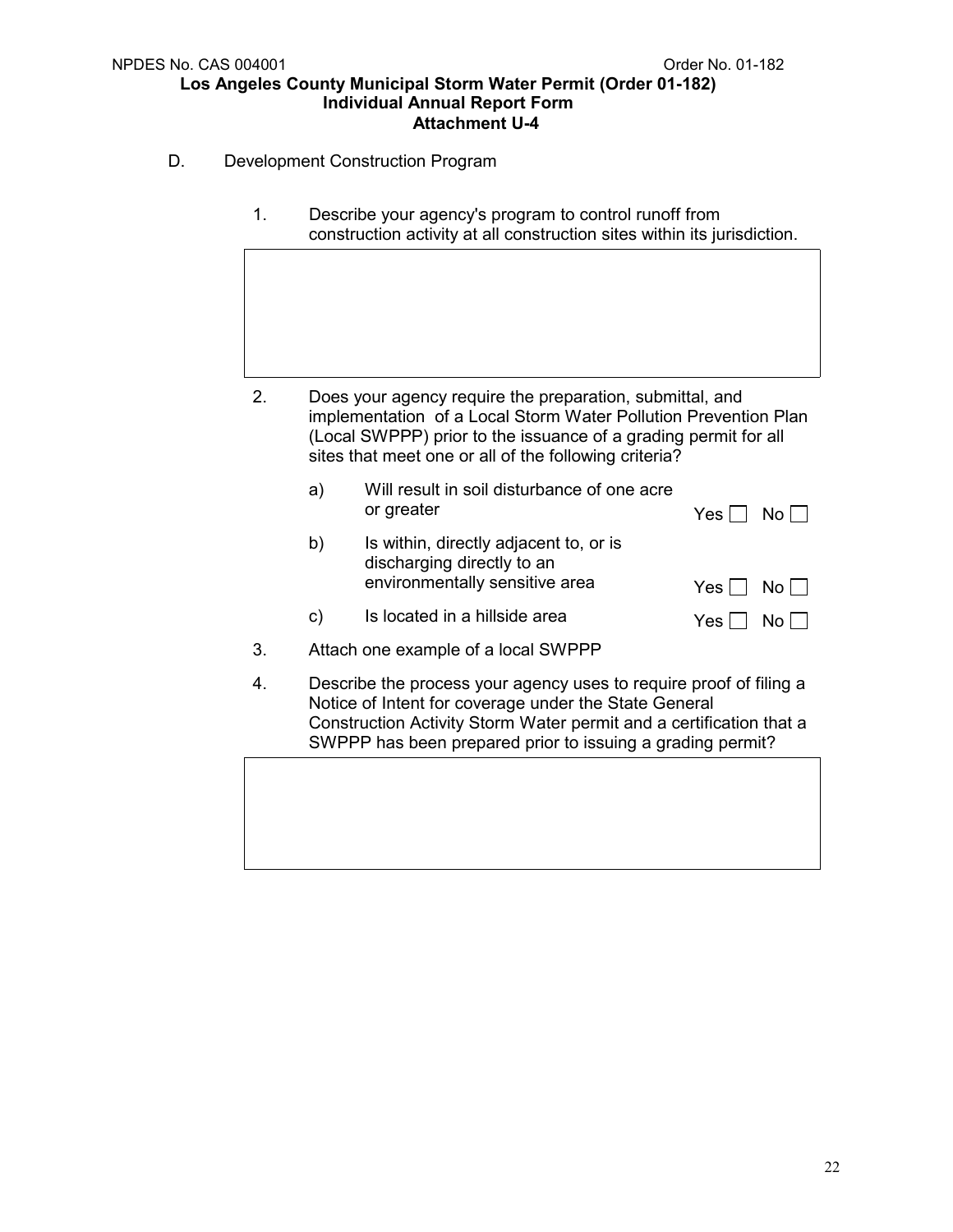- 5. How many building/grading permits were issued to sites requiring Local SWPPPs last year?
- 6. How many building/grading permits were issued to sites requiring coverage under the General Construction Activities Storm Water Permit last year?
- 7. How many building/grading permits were issued to construction site less than one acre in size last year?
- 8. How many construction sites were inspected during the last wet season?
- 9. Complete the table below.

| <b>Type of Violation</b>                  | # of<br><b>Violations</b> | % of Total<br><b>Inspections</b> | # of<br>Follow-up<br><b>Inspections</b> | # of<br><b>Enforcement</b><br><b>Actions</b> |
|-------------------------------------------|---------------------------|----------------------------------|-----------------------------------------|----------------------------------------------|
| Off-site discharge of<br>sediment         |                           |                                  |                                         |                                              |
| Off-site discharge of other<br>pollutants |                           |                                  |                                         |                                              |
| No or inadequate SWPPP                    |                           |                                  |                                         |                                              |
| Inadequate BMP/SWPPP<br>implementation    |                           |                                  |                                         |                                              |

10. Describe the process for taking enforcement actions against construction site violations, including the types of actions that are taken.

11. Describe the system that your agency uses to track the issuance of grading permits.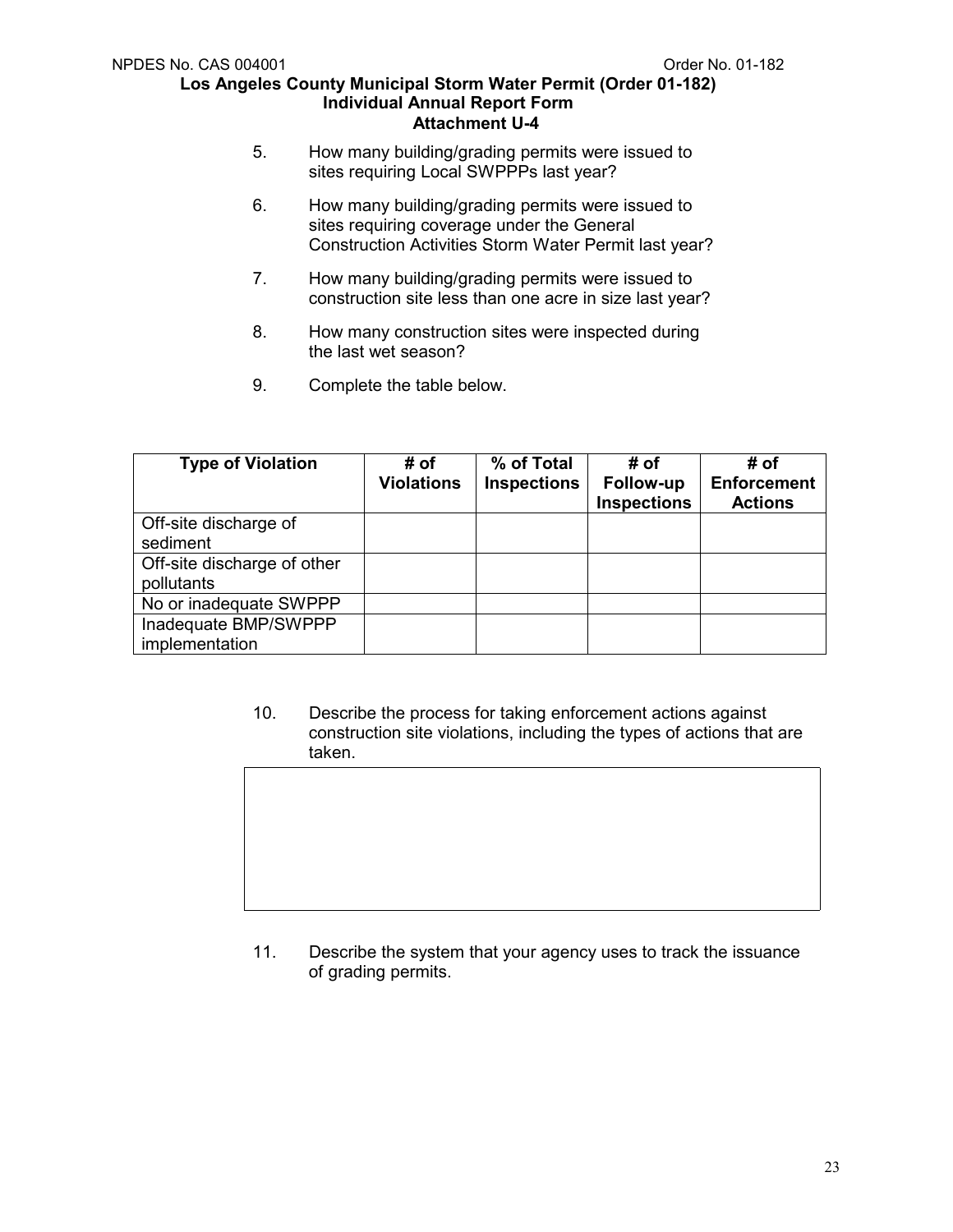- 
- E. Public Agency Activities (Part 4.F)
	- 1. Sewage System Maintenance, Overflow, and Spill Prevention (only applicable to agencies that own and/or operate a sanitary sewer system)
		- a) Has your agency developed and implemented a response plan for sanitary sewer overflows that includes the requirements in Order 01-182? Yes  $\Box$  No  $\Box$
		- b) How many sanitary sewer overflows occurred within your jurisdiction?
		- c) How many did your agency respond to?
		- d) Did your agency investigate all complaints received?  $Yes \Box No \Box$
		- e) How many complaints were received?
		- f) Upon notification, did your agency immediately respond to overflows by containment? Yes No
		- g) Did your agency notify appropriate sewer and public health agencies when a sewer overflowed to the MS4?  $Y_{\text{es}} \cap N_0$
		- h) Did your agency implement a program to prevent sewage spills or leaks from sewage facilities from entering the<br>MS4? Yes  $\Box$  No  $\Box$

If so, describe the program: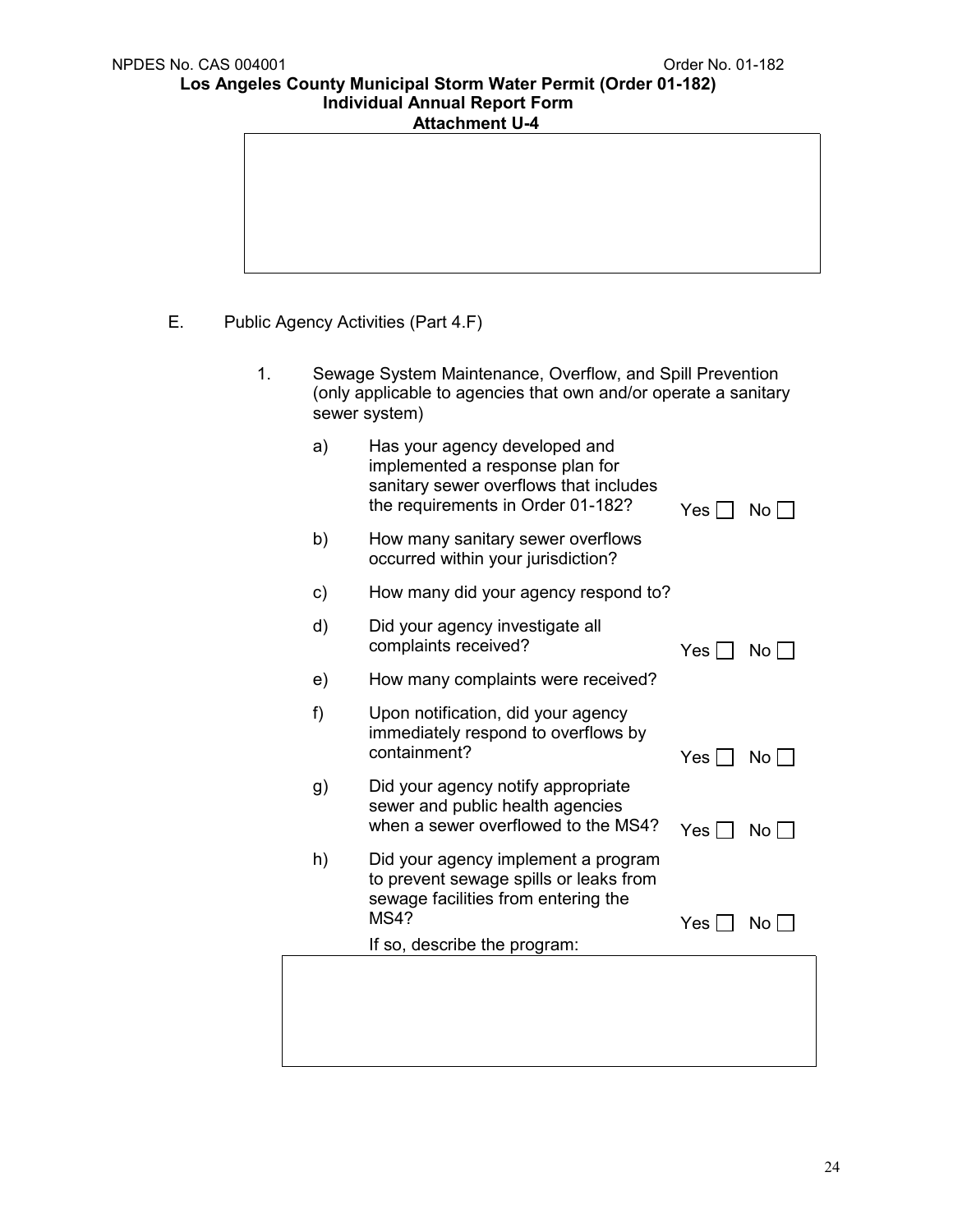| <b>NPDES No. CAS 004001</b> |               |                                                                                                                                                                                                                           | Order No. 01-182 |
|-----------------------------|---------------|---------------------------------------------------------------------------------------------------------------------------------------------------------------------------------------------------------------------------|------------------|
|                             |               | Los Angeles County Municipal Storm Water Permit (Order 01-182)<br><b>Individual Annual Report Form</b><br><b>Attachment U-4</b>                                                                                           |                  |
|                             | i)            | Did your agency implement a program<br>to identify, repair, and remediate<br>sanitary sewer blockages, exfiltration,<br>overflow, and wet weather overflows<br>from sanitary sewers to the MS4?                           | Yes <br>No       |
|                             |               | If so, describe the program:                                                                                                                                                                                              |                  |
|                             |               |                                                                                                                                                                                                                           |                  |
| 2.                          |               | <b>Public Construction Activities Management</b>                                                                                                                                                                          |                  |
|                             | a)            | What percentage of public<br>construction sites 5 acres or greater in<br>size did your agency obtain coverage<br>under the State of California General<br><b>Construction Activities Storm Water</b><br>Discharge Permit? | $\%$             |
|                             | b)            | Give an explanation for any sites greater than 5 acres<br>that were not covered:                                                                                                                                          |                  |
|                             |               |                                                                                                                                                                                                                           |                  |
|                             | $\mathsf{c})$ | What is the total number of active public<br>construction sites?                                                                                                                                                          |                  |

How many were 5 acres or greater in size?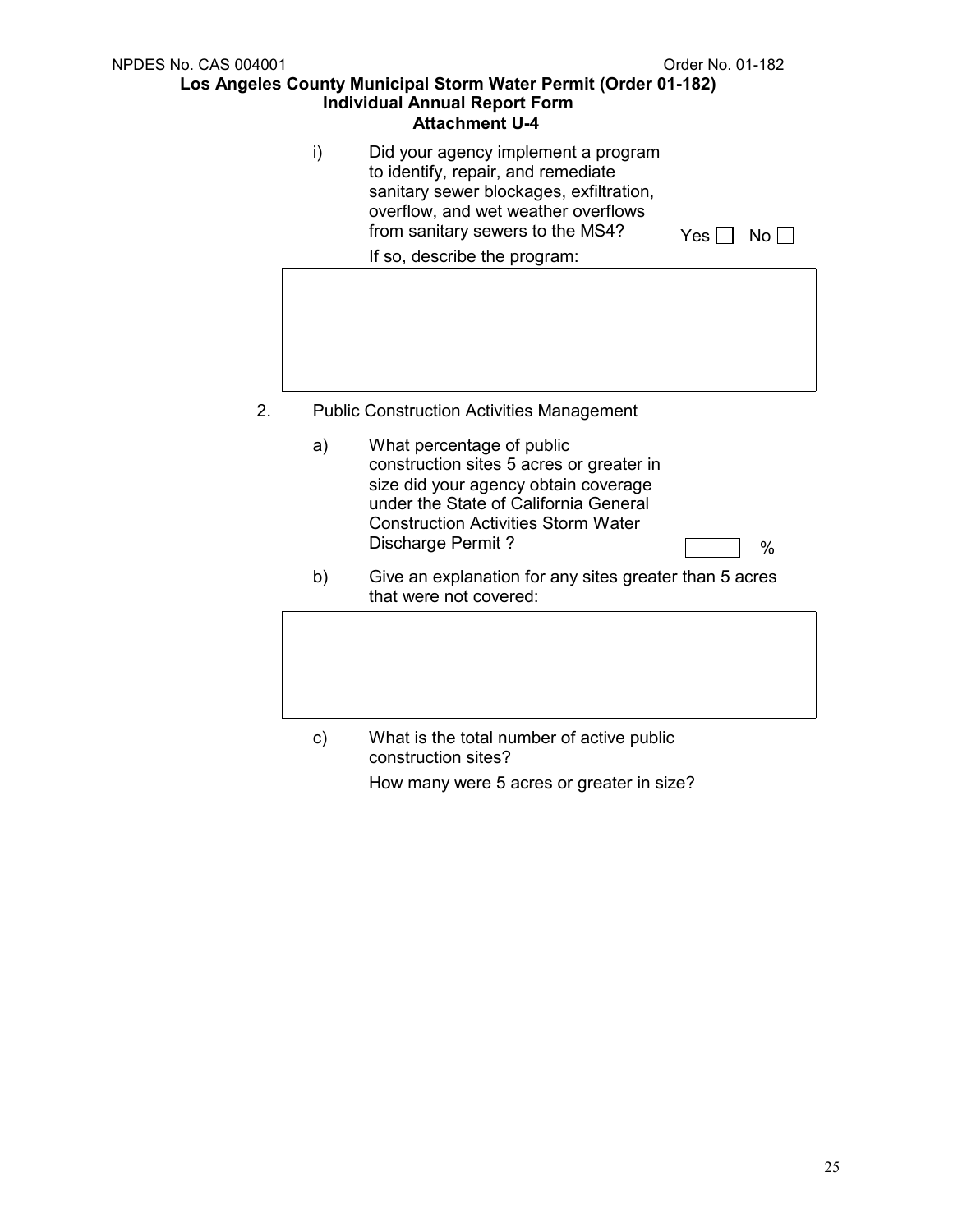|    |    |          | Attachment U-4                                                                                                                                                                                                                           |     |                 |
|----|----|----------|------------------------------------------------------------------------------------------------------------------------------------------------------------------------------------------------------------------------------------------|-----|-----------------|
|    | d) | greater? | (After March, 2003) Did your agency<br>obtain coverage under the State of<br><b>California General Construction</b><br><b>Activities Storm Water Discharge</b><br>Permit coverage for public<br>construction sites for sites one acre or | Yes | No l            |
| 3. |    |          | Vehicle Maintenance/Material Storage Facilities/Corporation<br><b>Yards Management</b>                                                                                                                                                   |     |                 |
|    | a) |          | Did your agency implement pollution<br>prevention plans for each public<br>vehicle maintenance facility, material<br>storage facility, and corporation yard?                                                                             | Yes | No <sub>1</sub> |
|    | b) |          | Briefly describe how your agency implements the<br>following, and any additional, BMPs to minimize pollutant                                                                                                                             |     |                 |
|    |    |          | discharges in storm water:                                                                                                                                                                                                               |     |                 |
|    |    | (1)      | Good housekeeping practices                                                                                                                                                                                                              |     |                 |
|    |    | (2)      | Material storage control                                                                                                                                                                                                                 |     |                 |
|    |    | (3)      | Vehicle leaks and spill control                                                                                                                                                                                                          |     |                 |
|    |    | (4)      | Illicit discharge control                                                                                                                                                                                                                |     |                 |
|    |    |          |                                                                                                                                                                                                                                          |     |                 |
|    | c) |          | Are all Permittee owned and/or                                                                                                                                                                                                           |     |                 |

operated vehicle/equipment wash areas self-contained, covered, equipped with a clarifier, and properly connected to the sanitary sewer?  $Yes \Box No \Box$ If not, what is the status of implementing this requirement?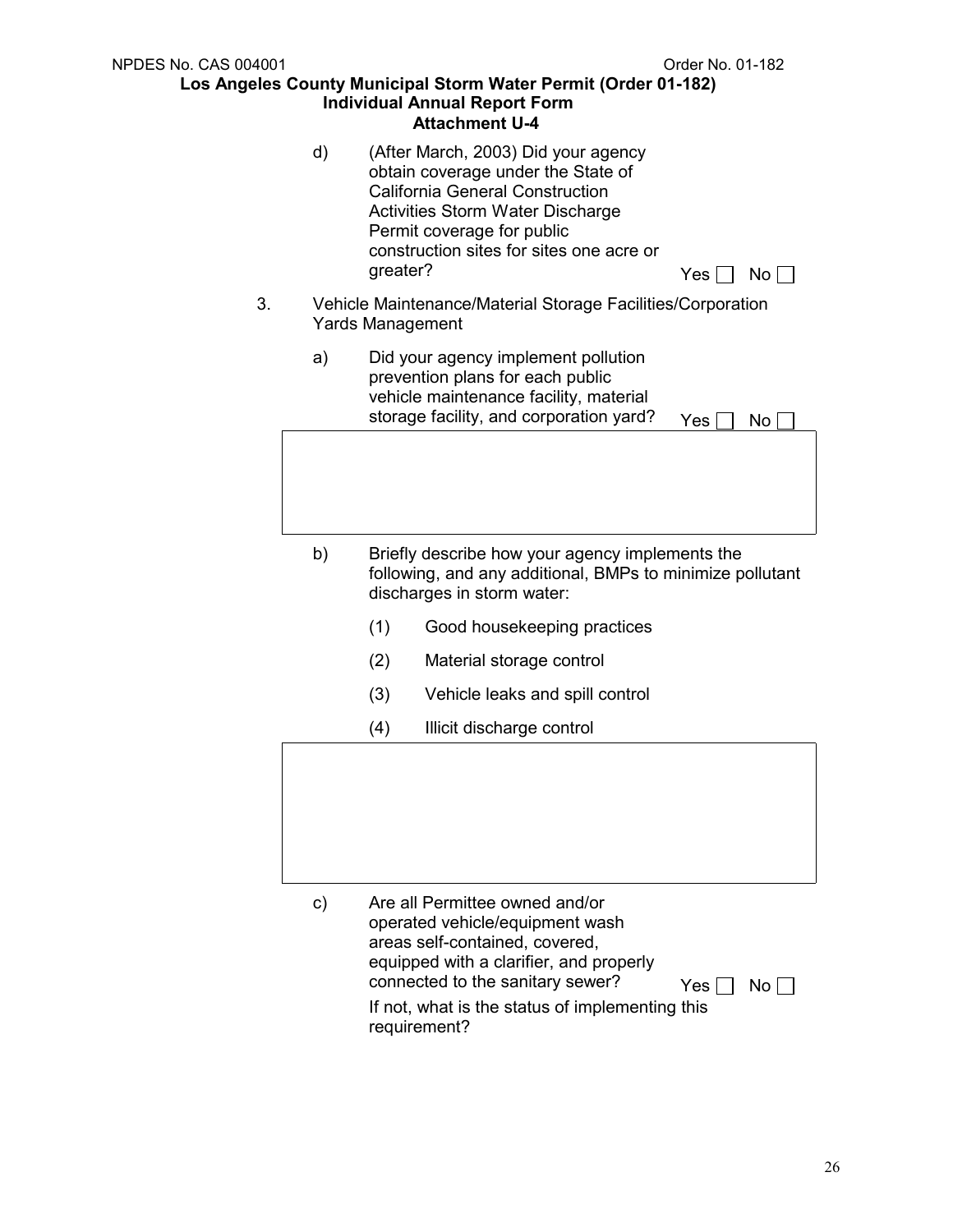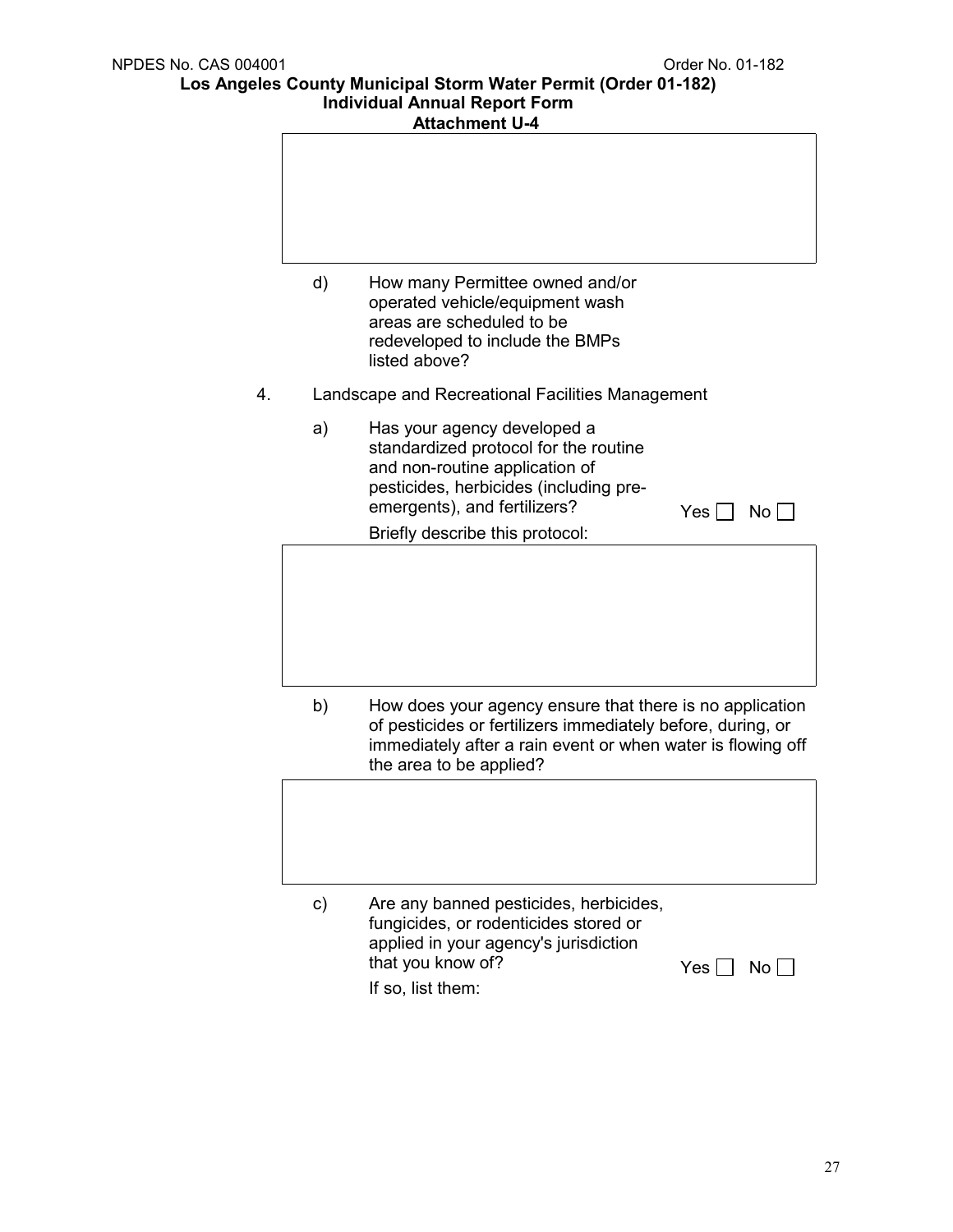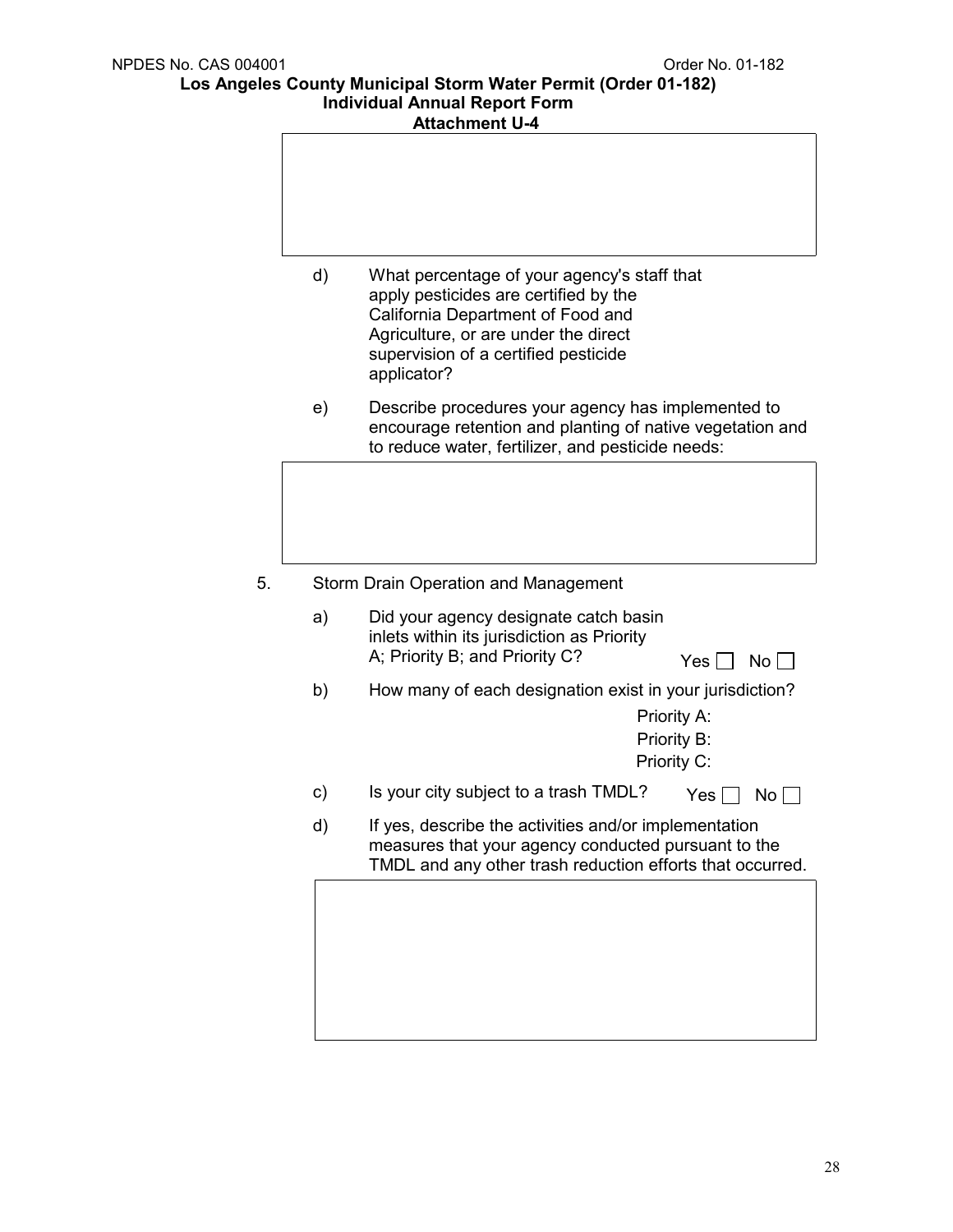- e) How many times were all Priority A basins cleaned last year?
- f) How many times were all Priority B basins cleaned last year?
- g) How many times were all Priority C basins cleaned last year?
- h) How much total waste was collected in tons from catch basin clean-outs last year?
- i) Attach a record of all catch basins in your jurisdiction. This shall identify each basin as City or County owned, and Priority A, B, or C. For all basins that are owned and operated by your agency, include dates that each was cleaned out over the past year.
- j) Did your agency place and maintain trash receptacles at all transit stops within its jurisdiction.  $\forall$ es  $\Box$  No  $\Box$
- k) How many new trash receptacles were installed last year?
- l) Did your agency place special conditions for events that generated substantial quantities of trash and litter including provisions that:

|    | (1) | Provide for the proper<br>management of trash and litter<br>generated from the event?                      | Yes  | No L |
|----|-----|------------------------------------------------------------------------------------------------------------|------|------|
|    | (2) | Arrange for temporary screens<br>to be placed on catch basins?                                             | Yes. | No.  |
|    | (3) | Or for catch basins in that area<br>to be cleaned out subsequent<br>to the event and prior to any<br>rain? |      |      |
|    |     |                                                                                                            | Yes  | No.  |
| m) |     | Did your agency inspect the legibility<br>of the catch basin stencil or labels?                            | Yes. |      |
|    |     | What percentage of stencils were legible?                                                                  |      |      |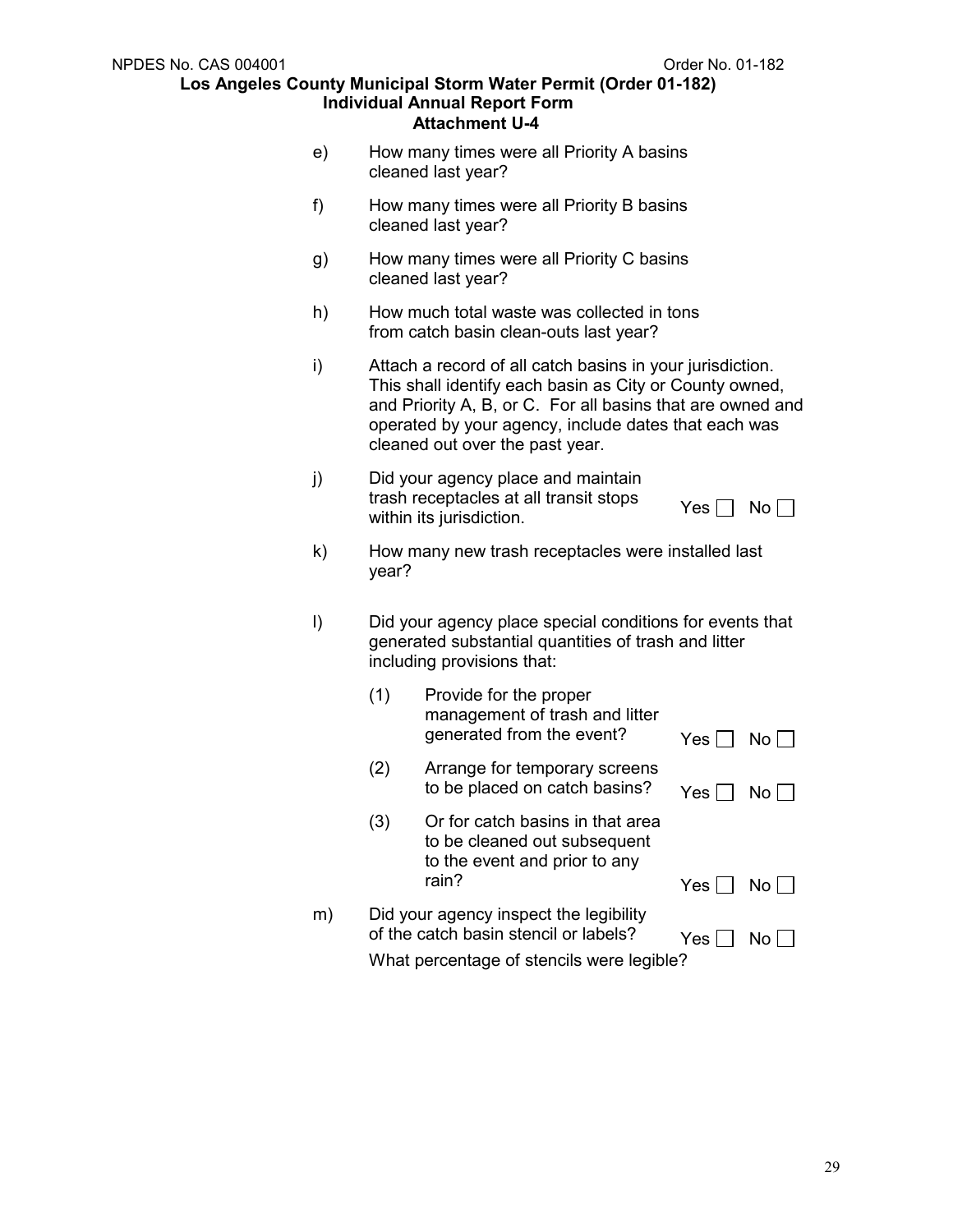| <b>NPDES No. CAS 004001</b> |                                                                                                                                                                                                                                                                                | Order No. 01-182 |                         |
|-----------------------------|--------------------------------------------------------------------------------------------------------------------------------------------------------------------------------------------------------------------------------------------------------------------------------|------------------|-------------------------|
|                             | Los Angeles County Municipal Storm Water Permit (Order 01-182)<br><b>Individual Annual Report Form</b><br><b>Attachment U-4</b>                                                                                                                                                |                  |                         |
| n)                          | Were illegible stencils recorded and<br>re-stenciled or re-labeled within 180<br>days of inspection?                                                                                                                                                                           | Yes              | $\mathsf{No} \,  $      |
| O)                          | Did your agency visually monitor<br>Permittee-owned open channel storm<br>drains and other drainage structures<br>for debris at least annually and identify<br>and prioritize problem areas of illicit<br>discharge for regular inspection?<br>Is the prioritization attached? | Yes<br>Yes       | No L<br>No <sub>l</sub> |
| p)                          | Did your agency review its<br>maintenance activities to assure that<br>appropriate storm water BMPs are<br>being utilized to protect water quality?<br>What changes have been made?                                                                                            | Yes              | No                      |
|                             |                                                                                                                                                                                                                                                                                |                  |                         |
| q)                          | Did your agency remove trash and<br>debris from open channel storm drains<br>a minimum of once per year before the<br>storm season?                                                                                                                                            | Yes              | No                      |
| r)                          | How did your agency minimize the discharge of<br>contaminants during MS4 maintenance and clean outs?                                                                                                                                                                           |                  |                         |
|                             |                                                                                                                                                                                                                                                                                |                  |                         |
| s)                          | Where is removed material disposed of?                                                                                                                                                                                                                                         |                  |                         |
|                             |                                                                                                                                                                                                                                                                                |                  |                         |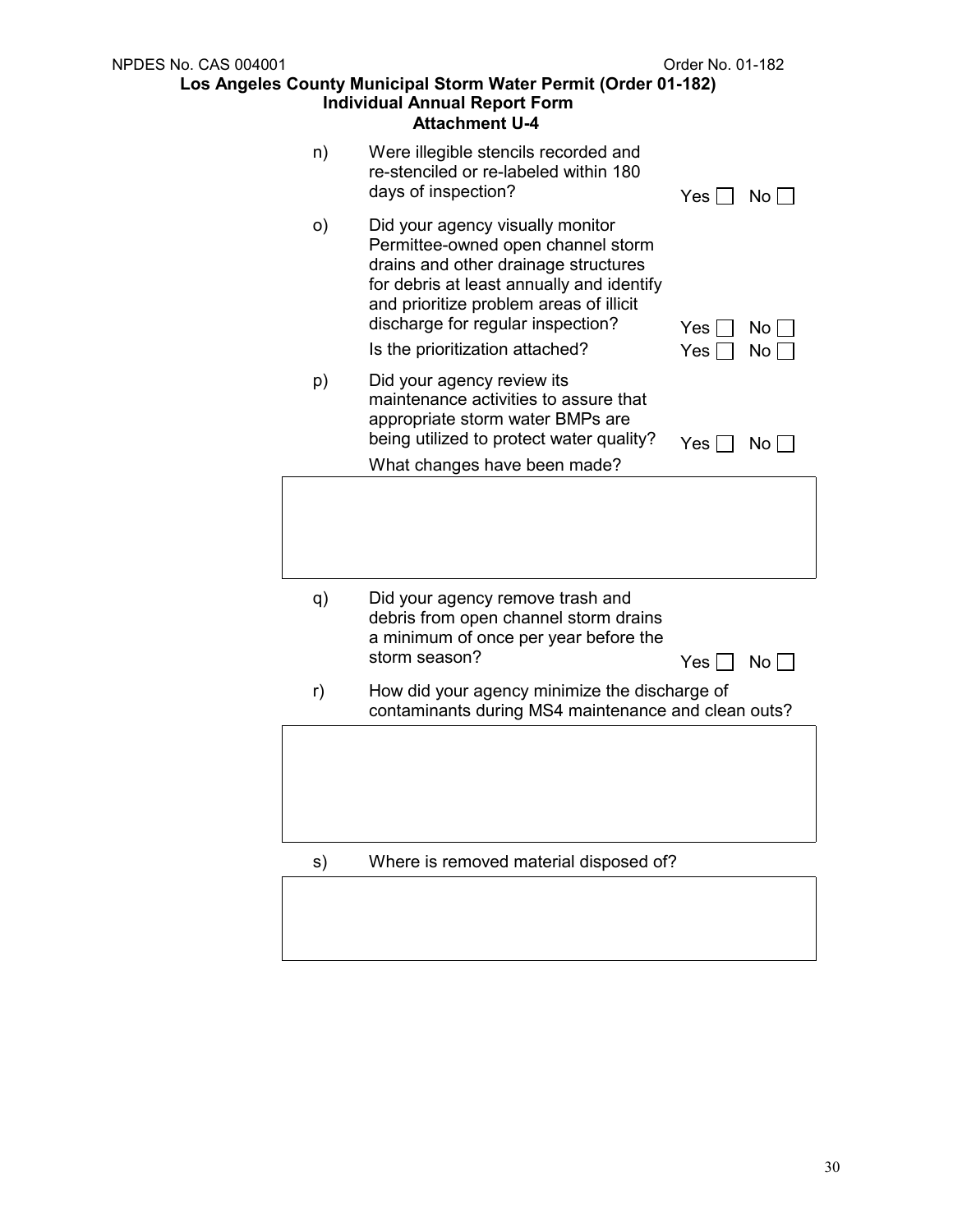- 6. Streets and Roads Maintenance
	- a) Did your agency designate streets and/or street segments within its jurisdiction as one of the following:

|    | (1)       | Priority A – streets and/or<br>street segments that are<br>designated as consistently<br>generating the highest volumes<br>of trash and/or litter? | Yes        | $No$ $\Box$     |
|----|-----------|----------------------------------------------------------------------------------------------------------------------------------------------------|------------|-----------------|
|    | (2)       | Priority B - streets and/or street<br>segments that are designated<br>as consistently generating<br>moderate volumes of trash<br>and/or litter?    | Yes        | $No \Box$       |
|    | (3)       | Priority C - streets and/or<br>street segments that are<br>designated as generating low<br>volumes of trash and/or litter?                         | Yes $\Box$ | No              |
| b) | schedule: | Did your agency perform all street sweeping in<br>compliance with the permit and according to the following                                        |            |                 |
|    | (1)       | Priority A – These streets<br>and/or street segments shall be<br>swept at least two times per<br>month?                                            | Yes        | No <sub>l</sub> |
|    | (2)       | <b>Priority B - Each Permittee</b><br>shall ensure that each streets<br>and/or street segments is<br>cleaned at least once per<br>month?           | Yes $\Box$ | No <sub>1</sub> |
|    | (3)       | Priority C – These streets<br>and/or street segments shall be<br>cleaned as necessary but in no<br>case less than once per year?                   | Yes        | No <sub>1</sub> |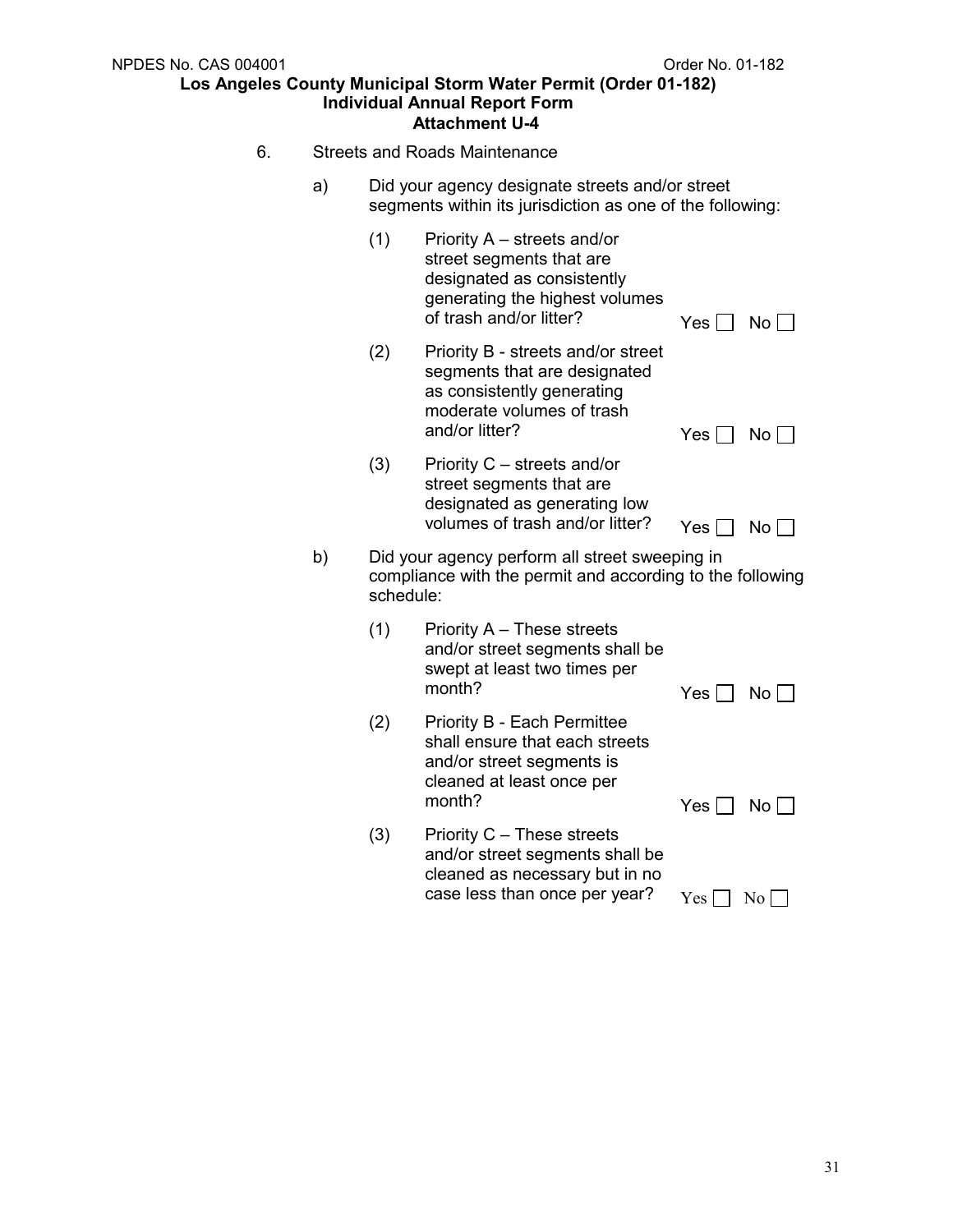| NPDES No. CAS 004001 |             |                                                                                                                                                                                                                                                                | Order No. 01-182 |                         |
|----------------------|-------------|----------------------------------------------------------------------------------------------------------------------------------------------------------------------------------------------------------------------------------------------------------------|------------------|-------------------------|
|                      |             | Los Angeles County Municipal Storm Water Permit (Order 01-182)<br><b>Individual Annual Report Form</b><br><b>Attachment U-4</b>                                                                                                                                |                  |                         |
| C)                   |             | Did your agency require that saw<br>cutting wastes be recovered and<br>disposed of properly and that in no<br>case shall waste be left on a roadway<br>or allowed to enter the storm drain?                                                                    | Yes              | No                      |
| d)                   | discharges? | Did your agency require that concrete<br>and other street and road<br>maintenance materials and wastes be<br>managed to prevent pollutant                                                                                                                      | $Yes$            | $No$ $ $                |
| e)                   |             | Did your agency require that the<br>washout of concrete trucks and chutes<br>only occur in designated areas and<br>never into storm drains, open ditches,<br>streets, or catch basins leading to the<br>storm drain system?                                    | $Yes \Box$       | $No$                    |
| f)                   |             | Did your agency train its employees in targeted positions<br>(whose interactions, jobs, and activities affect storm water<br>quality) regarding the requirements of the storm water<br>management program to:                                                  |                  |                         |
|                      | (1)         | Promote a clear understanding<br>of the potential for<br>maintenance activities to<br>pollute storm water? and                                                                                                                                                 | Yes              | $No$                    |
|                      | (2)         | Identify and select appropriate<br>BMPs?                                                                                                                                                                                                                       | Yes              | No <sub>1</sub>         |
| 7.                   |             | <b>Parking Facilities Management</b>                                                                                                                                                                                                                           |                  |                         |
| a)                   |             | Did your agency ensure that<br>Permittee-owned parking lots be kept<br>clear of debris and excessive oil<br>buildup and cleaned no less than 2<br>times per month and/or inspected no<br>less than 2 times per month to<br>determine if cleaning is necessary. |                  |                         |
| b)                   | How many?   | Were any Permittee-owned parking<br>lots cleaned less than once a month?                                                                                                                                                                                       | Yes  <br>Yes     | No  <br>No <sub>1</sub> |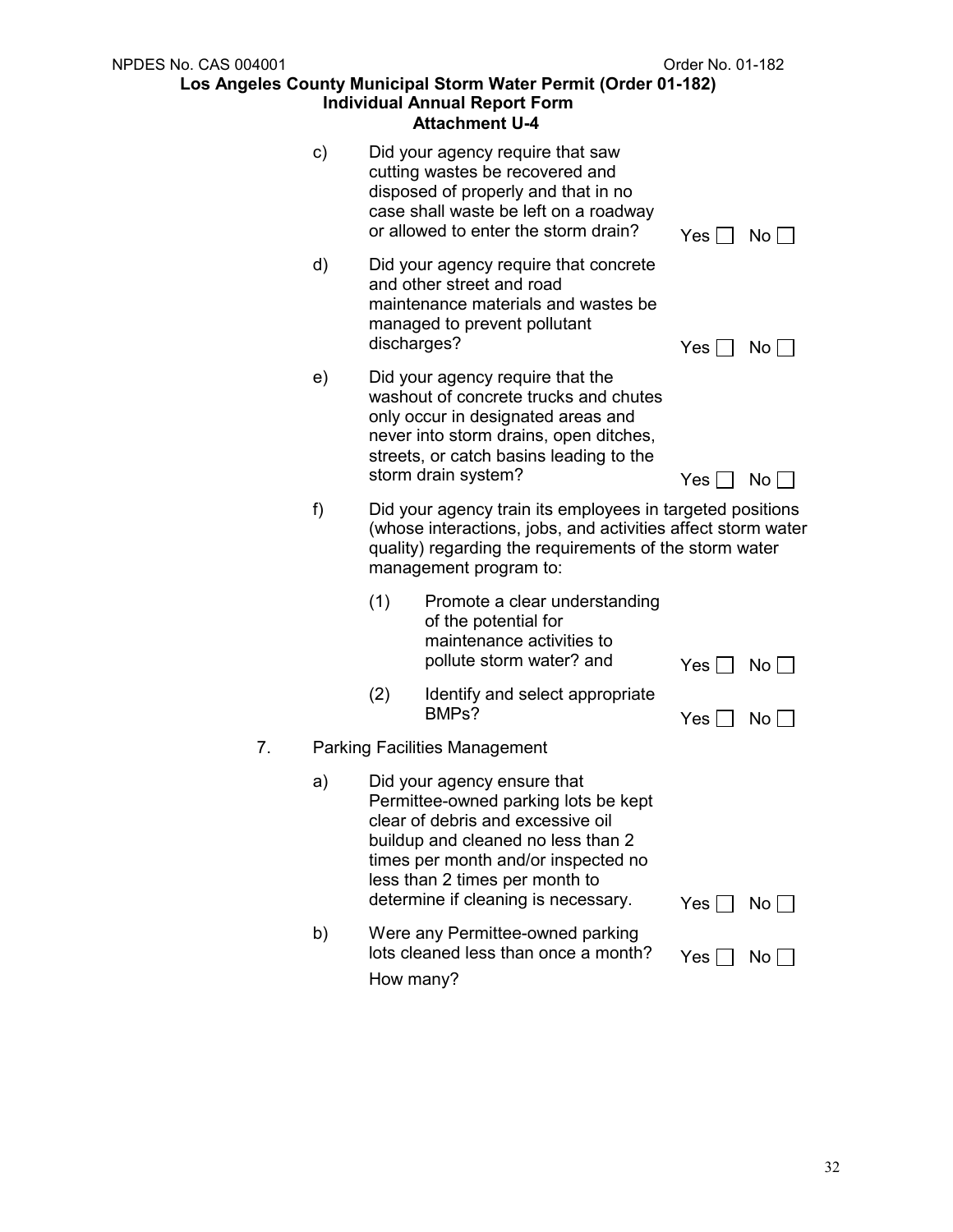| 8.  | <b>Public Industrial Activities Management</b> |                                                                                                                                                                                                                                                                                                           |                                |                 |
|-----|------------------------------------------------|-----------------------------------------------------------------------------------------------------------------------------------------------------------------------------------------------------------------------------------------------------------------------------------------------------------|--------------------------------|-----------------|
|     | a)                                             | Did your agency, for all municipal<br>activity considered an industrial<br>activity under USEPA Phase I storm<br>water regulations, obtain separate<br>coverage under the State of California<br><b>General Industrial Activities Storm</b><br>Water Discharge Permit no later than<br>December 31, 2001? | Yes $\Box$                     | $No \Box$       |
|     | b)                                             | Does your agency serve a population<br>of less than 100,000 people?                                                                                                                                                                                                                                       | Yes $\Box$                     | No              |
| 9.  |                                                | <b>Emergency Procedures</b>                                                                                                                                                                                                                                                                               |                                |                 |
|     | a)                                             | In case of real emergencies, did your<br>agency repair essential public services<br>and infrastructure in a manner to<br>minimize environmental damage?                                                                                                                                                   | $Yes \Box$                     | $No \Box$       |
|     | b)                                             | Were BMPs implemented to the extent<br>that measures did not compromise<br>public health and safety?                                                                                                                                                                                                      | Yes $\lceil$                   | No <sub>1</sub> |
| 10. |                                                | <b>Feasibility Study</b>                                                                                                                                                                                                                                                                                  |                                |                 |
|     | a)                                             | Did your agency cooperate with the<br><b>County Sanitation Districts of Los</b><br>Angeles County to prepare a study<br>which investigates the possible<br>diversion of dry weather flows or the<br>use of alternative treatment control<br>BMPs?                                                         | Yes $\lceil$<br>$\blacksquare$ | $No \Box$       |
|     | b)                                             | Did your agency review its individual<br>prioritized list and create a watershed<br>based priority list of drains for potential<br>diversion and submit a listing of<br>priority diversions to the Regional<br><b>Board Executive Officer?</b>                                                            | Yes                            | No <sub>1</sub> |
|     |                                                |                                                                                                                                                                                                                                                                                                           |                                |                 |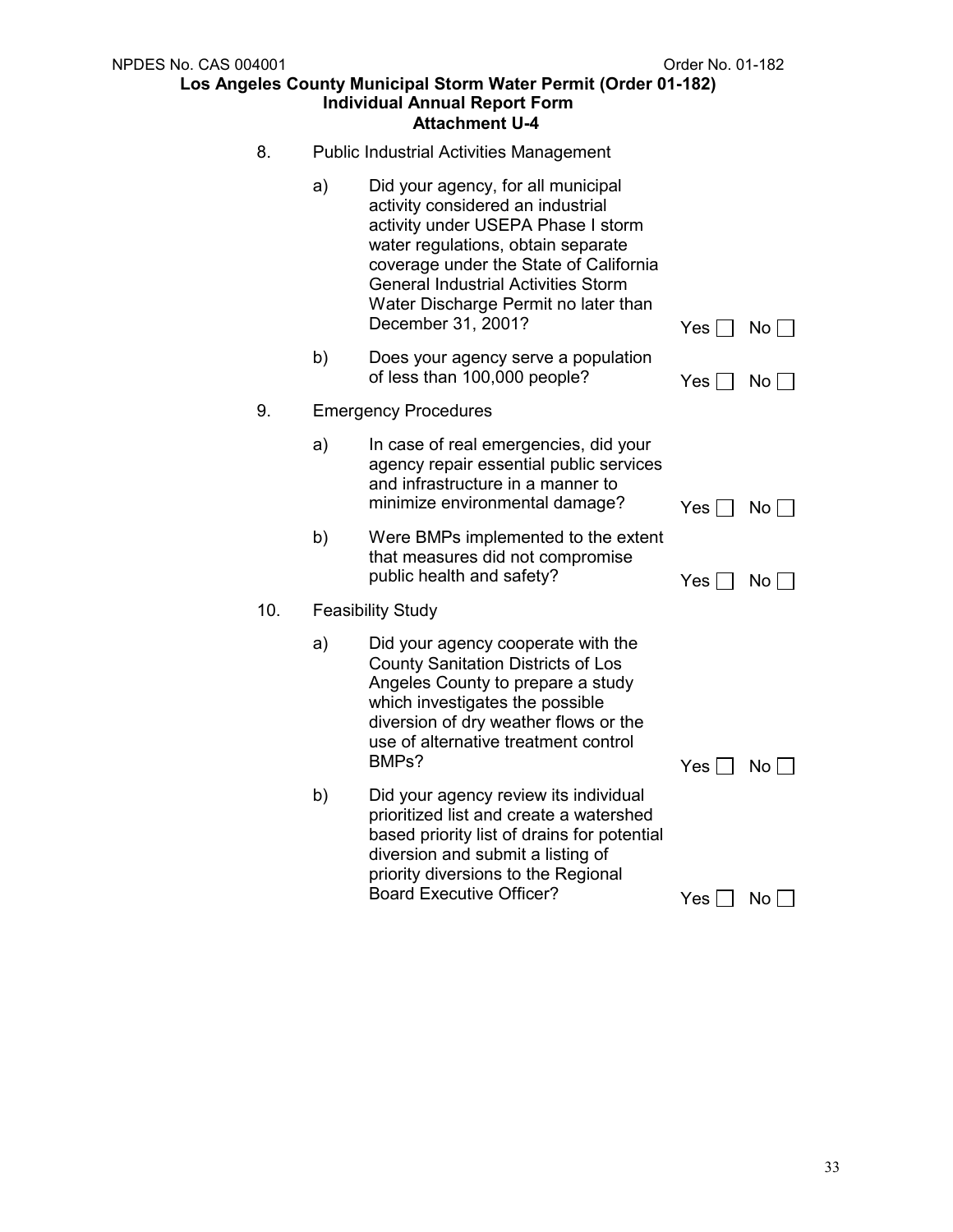- F. Illicit Connections and Illicit Discharges (IC/ID) Elimination Program (Part 4.G)
	- 1. Attach a copy of your agency's IC/ID Elimination Implementation Program (Part 4.G.1.a.).
	- 2. Attach a map of your storm drain system showing all permitted connections (if available), and the locations of all illicit connections and discharges that occurred last year (Part 4.G.1.b). If your agency has not completed this requirement, describe the status of the development of a baseline map, including an expected completion date.

3. Describe your enforcement procedures for eliminating illicit discharges and terminating illicit connections.

4. Describe your record keeping system to document all illicit connections and discharges.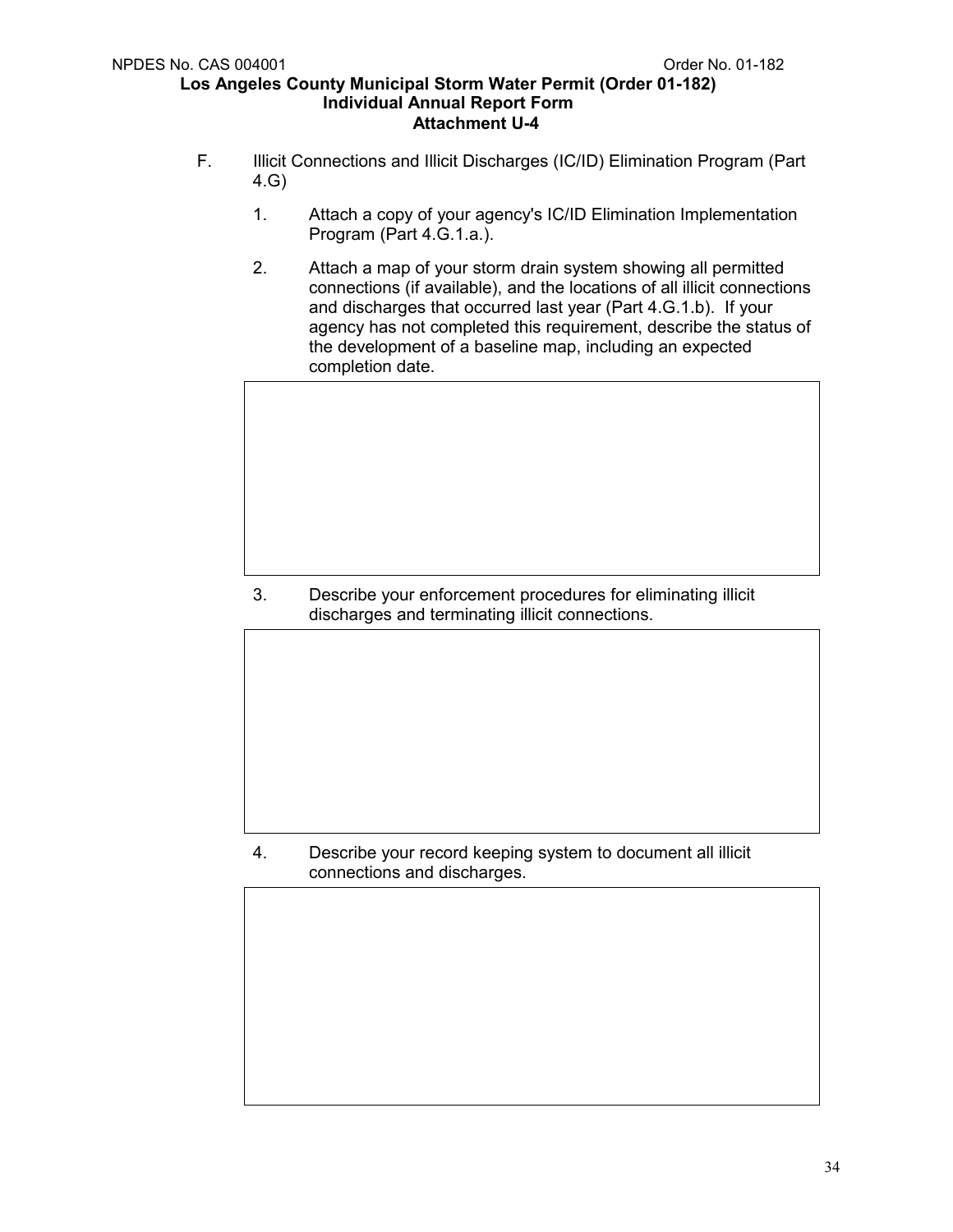- 5. What is the total length of open channel that your agency owns and operates?
- 6. What length was screened last year for illicit connections?
- 7. What is the total length of closed storm drain that your agency owns and operates?
- 8. What length was screened last year for illicit connections?
- 9. Describe the method used to screen your storm drains.



10. Provide the reporting data for illicit connections as suggested in the following table (you may submit a spreadsheet from your database that contains the information).

| Year  | Total #<br>reported/<br>identified | Total #<br>investigated | # that<br>conveyed<br>exempt<br>discharges<br>or NPDES<br>permitted | # that<br>conveyed<br>illicit<br>discharges<br>that were<br>terminated | # that<br>were<br>removed | $#$ that<br>resulted in<br>enforcement<br>action | # that<br>resulted<br>in other<br>actions |
|-------|------------------------------------|-------------------------|---------------------------------------------------------------------|------------------------------------------------------------------------|---------------------------|--------------------------------------------------|-------------------------------------------|
| 01/02 |                                    |                         |                                                                     |                                                                        |                           |                                                  |                                           |
| 02/03 |                                    |                         |                                                                     |                                                                        |                           |                                                  |                                           |
| 03/04 |                                    |                         |                                                                     |                                                                        |                           |                                                  |                                           |
| 04/05 |                                    |                         |                                                                     |                                                                        |                           |                                                  |                                           |
| 05/06 |                                    |                         |                                                                     |                                                                        |                           |                                                  |                                           |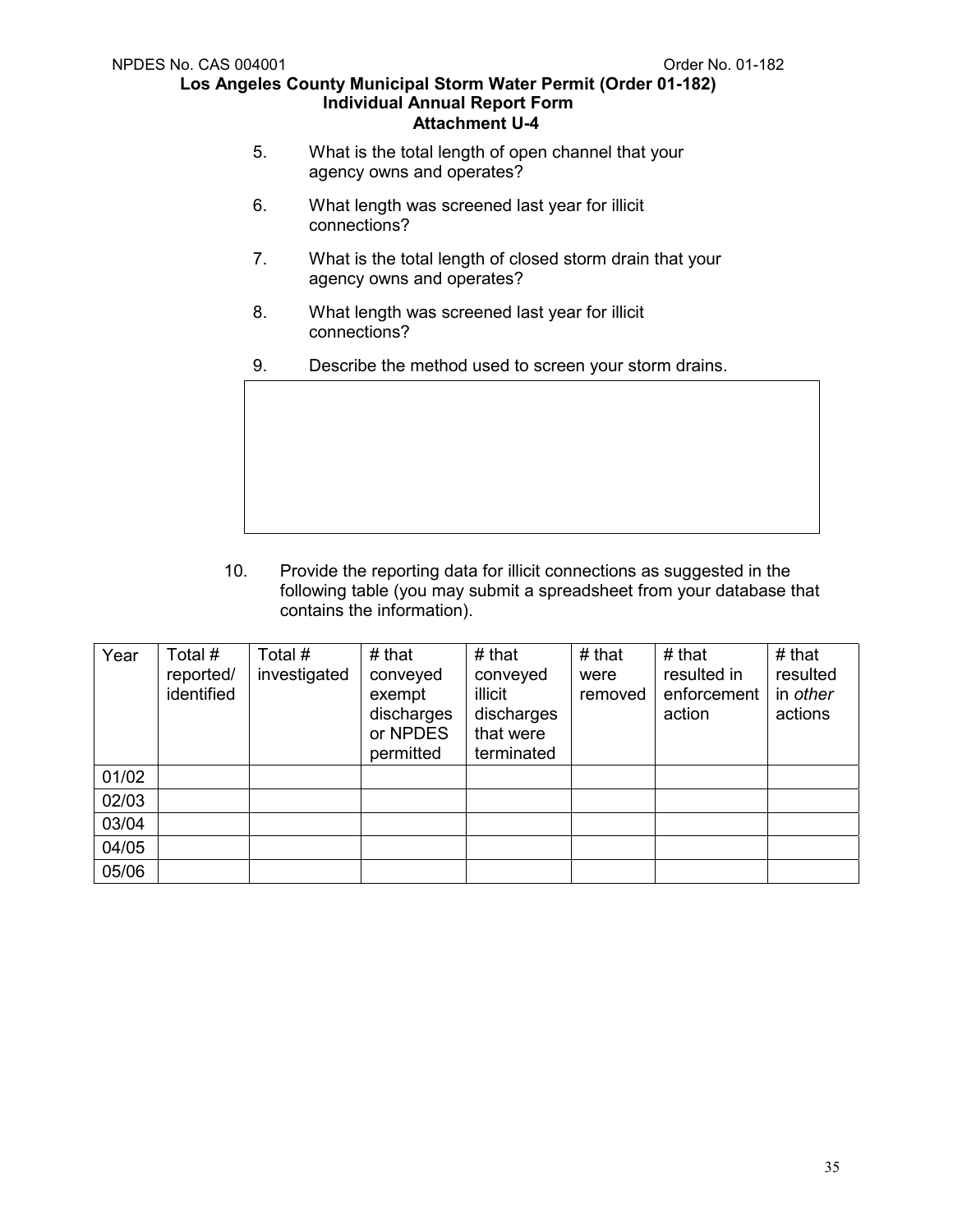11. Explain any *other* actions that occurred in the last year.

- 12. What is the average time it takes your agency to initiate an illicit connection investigation after it is reported?
	- a) Were all identified connections terminated within 180 days?

| No<br>Y<br>es |
|---------------|
|---------------|

b) If not, explain why.

13. Provide the reporting data for illicit discharges as suggested in the following table (you may submit a spreadsheet from you database that contains this information).

| Year  | Total #<br>reported | Total # that<br>were<br>discontinue<br>d/ cleaned<br>up<br>voluntarily<br>through<br>enforcement<br>and the<br>source was<br>identified | $#$ that<br>were<br>cleaned<br>up but the<br>source<br>could not<br>be<br>identified | # that<br>resulted<br>in no<br>evidence<br>οf<br>discharge | # that were<br>determined<br>to be<br>conditionall<br>y exempt | # that were<br>exempt or<br>in.<br>compliance<br>and the<br>source<br>identified | $#$ that<br>resulted in<br>enforcement<br>action |
|-------|---------------------|-----------------------------------------------------------------------------------------------------------------------------------------|--------------------------------------------------------------------------------------|------------------------------------------------------------|----------------------------------------------------------------|----------------------------------------------------------------------------------|--------------------------------------------------|
| 01/02 |                     |                                                                                                                                         |                                                                                      |                                                            |                                                                |                                                                                  |                                                  |
| 02/03 |                     |                                                                                                                                         |                                                                                      |                                                            |                                                                |                                                                                  |                                                  |
| 03/04 |                     |                                                                                                                                         |                                                                                      |                                                            |                                                                |                                                                                  |                                                  |
| 04/05 |                     |                                                                                                                                         |                                                                                      |                                                            |                                                                |                                                                                  |                                                  |
| 05/06 |                     |                                                                                                                                         |                                                                                      |                                                            |                                                                |                                                                                  |                                                  |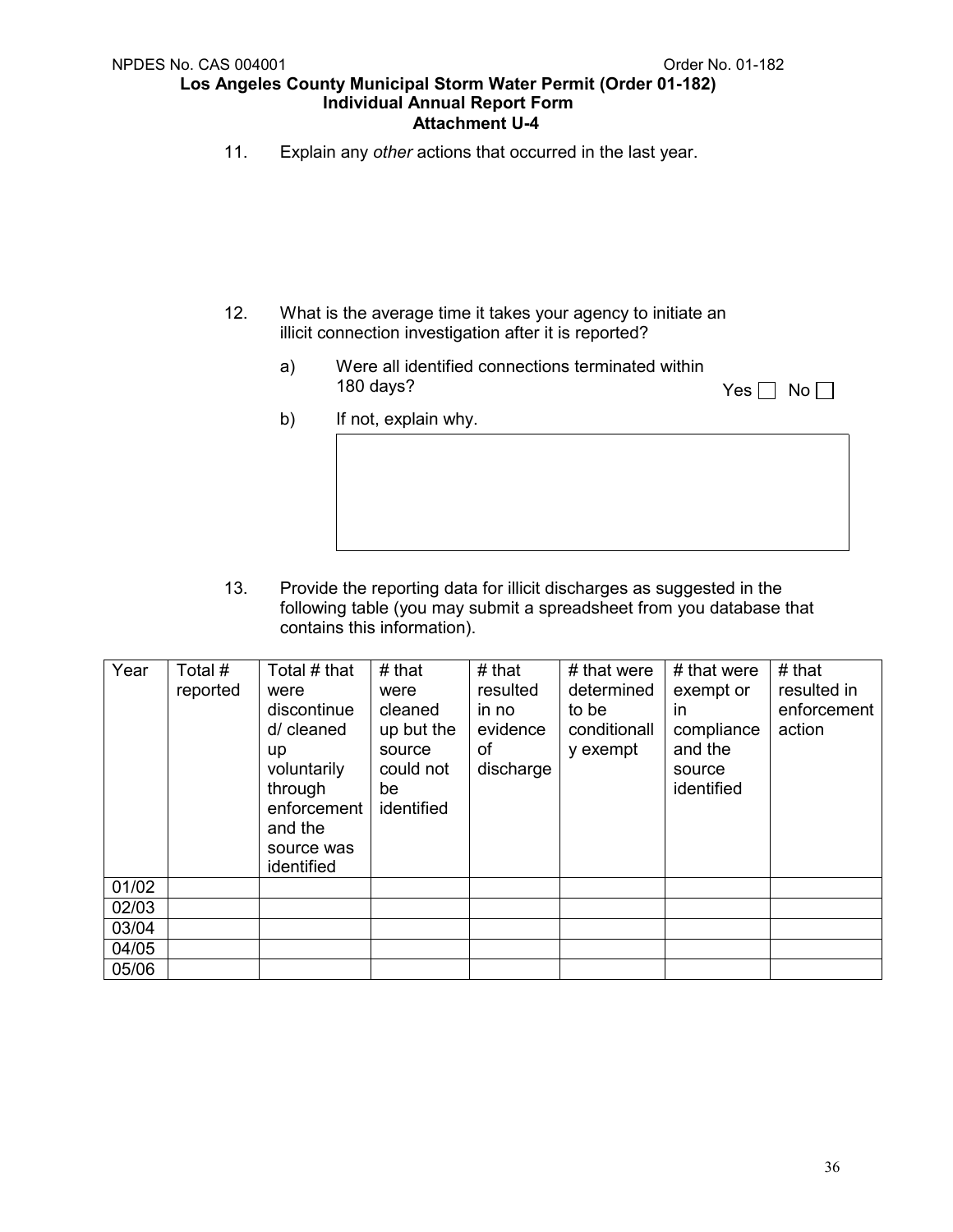- 14. What is the average response time after an illicit discharge is reported?
	- a) Did any response times exceed 72 hours?  $Yes \Box No \Box$ 
		-

b) If yes, explain why.

15. Describe the your agency's spill response procedures.

16. What would you do differently to improve your agency's IC/ID Elimination Program?

17. Attach a list of all permitted connections to your storm sewer system.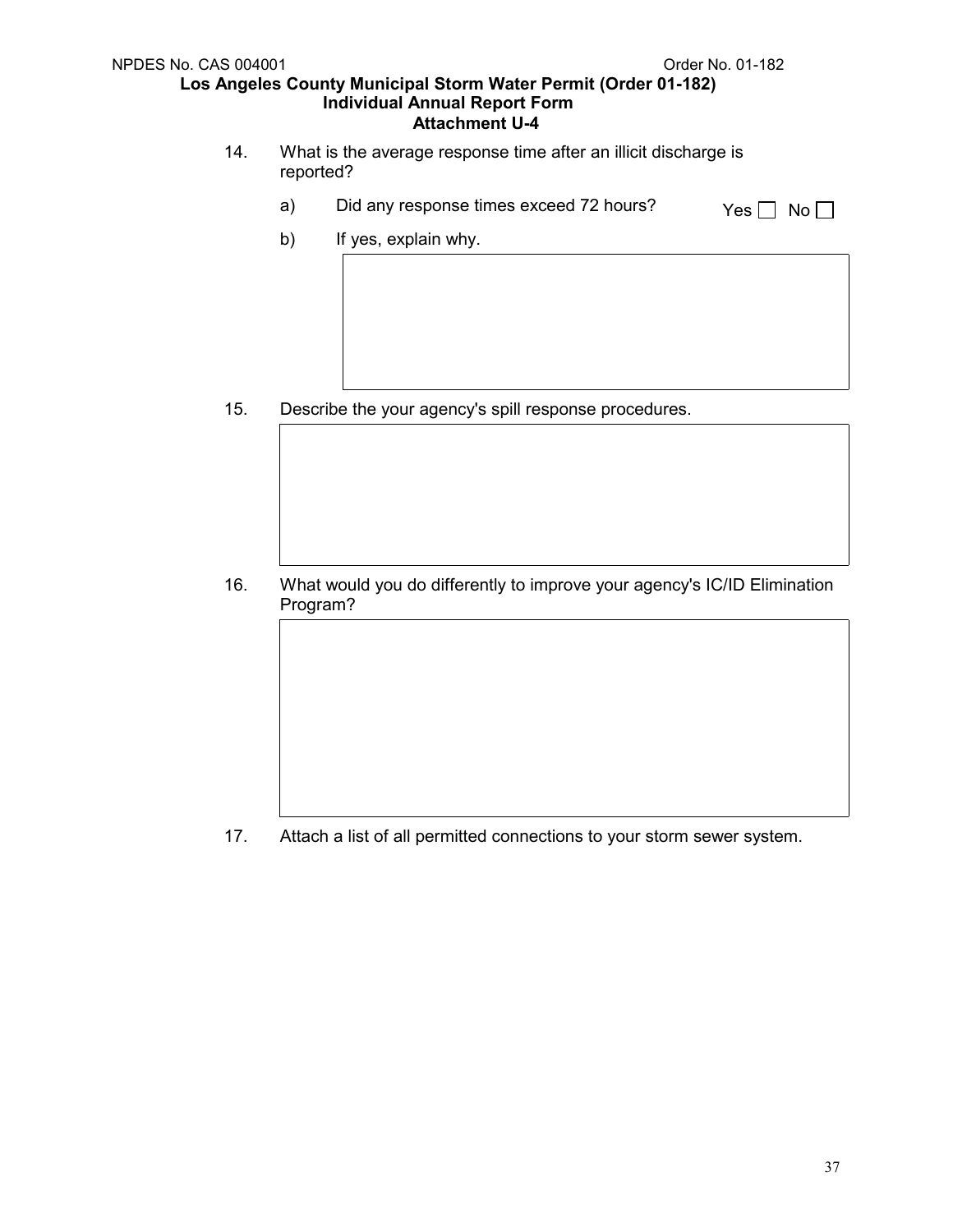## **V. Monitoring**

Briefly describe any storm water monitoring activities that are not required by Order No. 01-182 that your municipality conducted, participated in, or received funding to conduct in the past fiscal year. These activities should correspond with the dollar amount you listed in Table 2.

## **VI. Assessment of Program Effectiveness**

- A. Attach a summary of the effectiveness of your storm water management program. This summary should include, at a minimum, the following:
	- 1. An assessment of your agency's compliance with permit requirements, based on your responses to the questions in this form;
	- 2. Descriptions of any evaluation methods that your agency uses to determine the effectiveness of your storm water management program;
	- 3. A summary of the strengths and weaknesses of your agency's storm water management program;
	- 4. A list of specific program highlights and accomplishments;
	- 5. A description of water quality improvements or degradation in your watershed over the past fiscal year;
	- 6. Interagency coordination between cities to improve the storm water management program;
	- 7. Future plans to improve your agency's storm water management program; and
	- 8. Suggestions to improve the effectiveness of your program or the County model programs.
- B. On a scale of 1 to 10 (10 being full implementation of requirements by their deadlines), rate your municipality's level of compliance with Order No. 01-182.
- C. List any suggestions your agency has for improving program reporting and assessment.